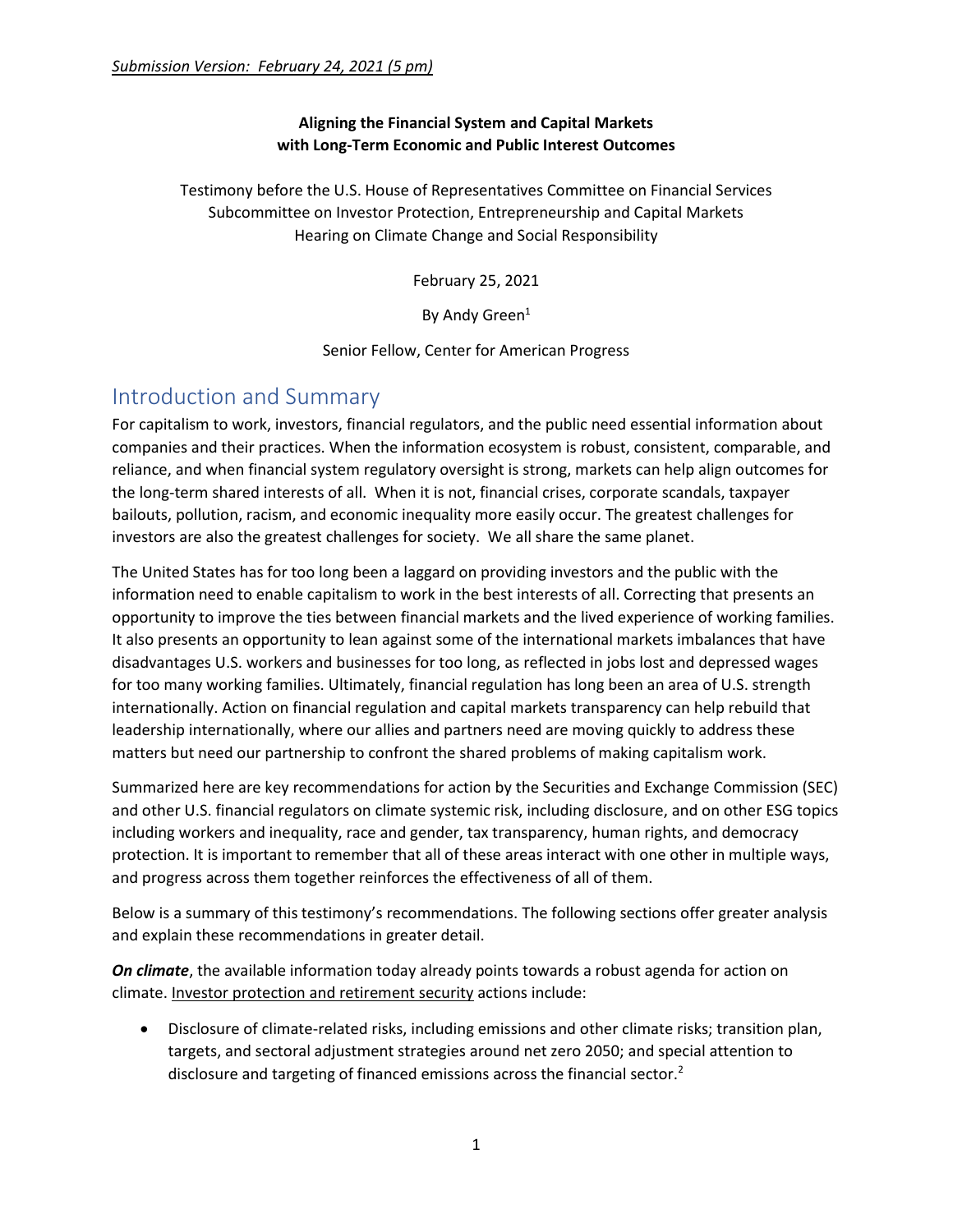- o The framework established by the Task Force on Climate-Related Disclosures and elucidated by private standards such as the Global Reporting Initiative, the Sustainable Accounting Standards Board (SASB), the Partnership for Carbon Accounting Financials, and others—many of them brought together by the Corporate Reporting Dialogue ought to the foundation for quick action by the SEC, with additional details and improvements brought about over time.
- $\circ$  These should be paired with broader ESG disclosures of other environmental matters (which are especially important for environmental justice reasons); worker treatment and rights issues; racial and gender equity issues in corporate leadership and workforce; country-by-country tax transparency; human rights along the supply chains; and political spending.
- $\circ$  Obligations should apply to public companies but also to large private companies that have taken advantage of the growth in loopholes to evade transparency and accountability.<sup>3</sup>
- Requiring investment advisors that serve asset fiduciaries to develop and disclose a sustainable investment plan that describes how they incorporate ESG factors, including climate.<sup>4</sup>
- Strengthening corporate governance accountability, including the principle of one-share onevote, access to proxy, voting transparency, and voting accountability for shareholder proposals and board seats; board diversity, including ESG expertise and constituency representation; and executive compensation alignment. <sup>5</sup>
- Credit rating and bond market transparency and accountability around climate and  $ESG<sup>6</sup>$
- Vigorous auditing of climate-related risks.<sup>7</sup>

Climate prudential regulatory and consumer finance policy interventions include:

- Stress tests and supervision on climate and other ESG-related systemic risks.<sup>8</sup> Regulators should examine for the incorporation of climate-related concerns into risk management systems and should also engage with frontline workers and ensure enhanced worker protections for bank workers to protect whistleblowers and improve compliance overall.<sup>9</sup>
- Bank capital should be raised on carbon-intensive assets, including trading assets, to ensure financial institutions fully internalize and disincentivize climate systemic risks their activities are creating.<sup>10</sup>
- The Volcker Rule should be strengthened to enhance oversight of risk-taking, including climaterelated risk-taking. High-risk assets and high-risk trading strategies are not permitted activities under the Merkley-Levin Amendment to the Dodd-Frank Act.<sup>11</sup>
- Insurance regulatory actions to parallel SEC actions on transparency and prudential regulatory actions around solvency, with FSOC designation to fill any gaps in insurance and in other markets.
- Empowering consumers and small businesses to better understand the climate and ESG-related risks in their accounts and other financial services, and to more easily switch accounts and close financial services without negative impacts on their credit. The prevention of predatory cycles of debt may also have a climate-related function to play, as working families without sufficient wealth will be more vulnerable to negative impacts of climate risk and less able to make any necessary adaptations may not be fully supported by government policy.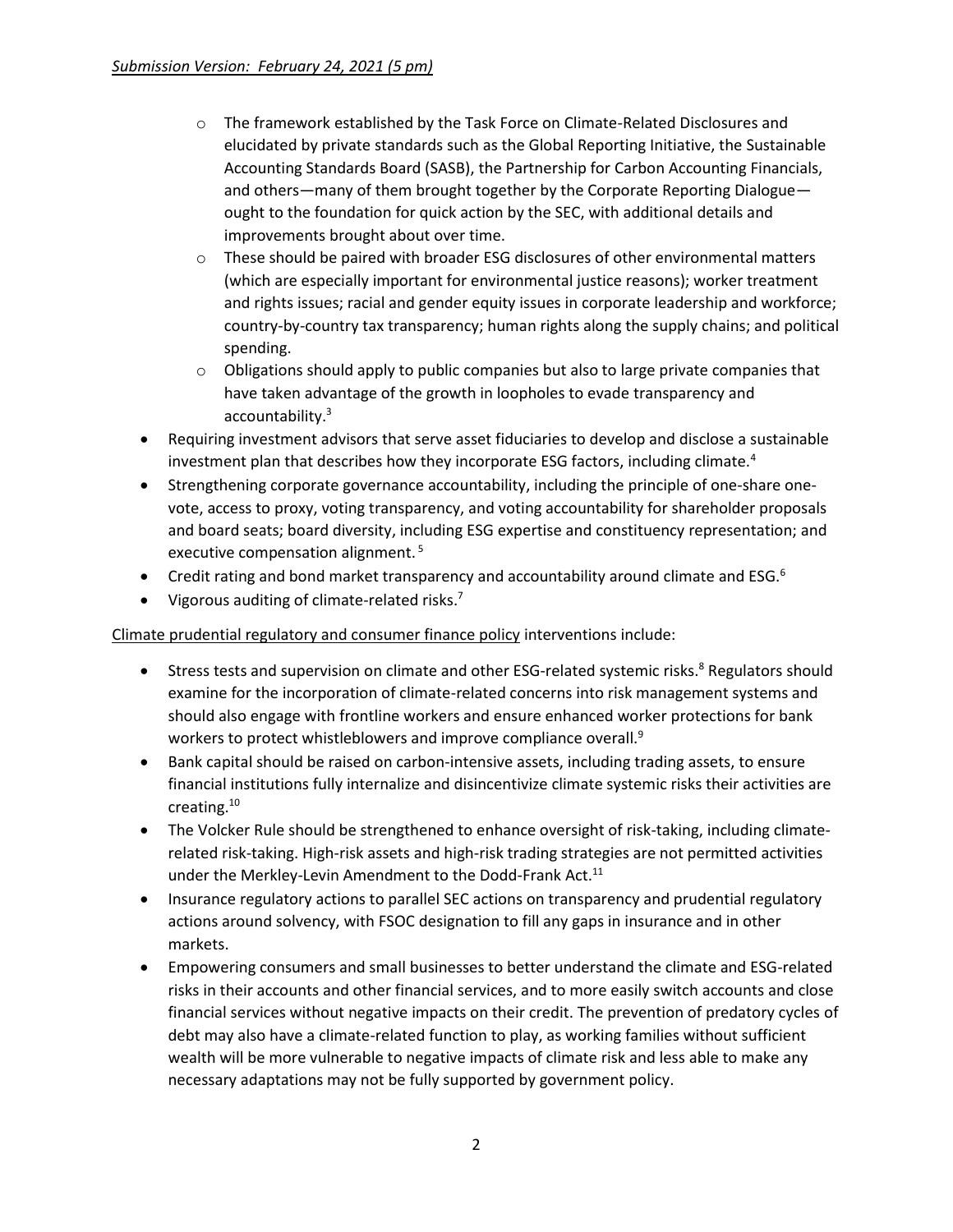• Elimination of Federal Reserve extraordinary support for the fossil fuel industry, and the measurement and disclosure by the Federal government, including the Federal Reserve, of the emissions its many credit and credit enhancement programs finance.<sup>12</sup>

Climate community finance regulatory policy should support a just and necessary transition and protect community banks, credit unions, and agricultural lenders. Actions include:

- Incorporating climate into the Community Reinvestment Act and enhancing CRA tools more broadly.<sup>13</sup> This may also take the form of a new stand-alone green finance mandate as proposed last year.<sup>14</sup>
- Greening the Treasury Department's Community Development Financial Institutions (CDFI) Fund program (or creating a stand-alone green parallel at the U.S. Department of Agriculture) and the Small Business Lending Fund (SBLF), and taking further steps to support mission-driven community banks, credit unions, and loan funds make the necessary clean energy investments in communities that are often otherwise left behind.<sup>15</sup>
- Tackling climate risks at the housing finance enterprises and aligning clean energy lending with the housing opportunity and racial equity needs of low- and middle-income homeowners and renters.<sup>16</sup>
- Securing America's agricultural finance sector against climate systemic risk and enabling agricultural and rural lenders to support in the clean energy transition.<sup>17</sup>

*ESG disclosures and accountability more broadly* should be dramatically expanded, including in the following areas:

- Inequality and worker practices;
- Race and gender diversity, equity and inclusion;
- Tax transparency, in particular on a country-by-country basis;
- Human rights and supply chain risks; and
- Political spending and other forms of democracy protection.

The corporate governance accountability tools with respect to climate, noted above, apply with equal force on ESG more broadly. Additionally, new efforts need to be made to expand disclosure and accountability to large private companies and close the loopholes that allow too many of them to evade the transparency and accountability, including auditing and internal controls, of the public markets—at significant costs and risks to investors.

It remains important as well to recall that the materiality standard is not a statutory requirement for SEC-mandated disclosure but is an enforcement defense for particular companies with respect to particular circumstances. Furthermore, materiality is tied, at a minimum, to what matters to investors for reasons *they* determine in their decision-making, and so needs to reflect investor priorities—which are best determined by the expertise of the SEC in consultation with investors, not by corporate management. Growing investor demand for ESG disclosure also highlights how investors who care about these issues may in fact demonstrate a better assessment of long-term *financial materiality* than managers who are too closely focused on short-term profitability. More broadly, the SEC has a public interest duty relating the prevention of financial crises and misallocation of capital, which give it broad authority to secure transparency in the capital markets.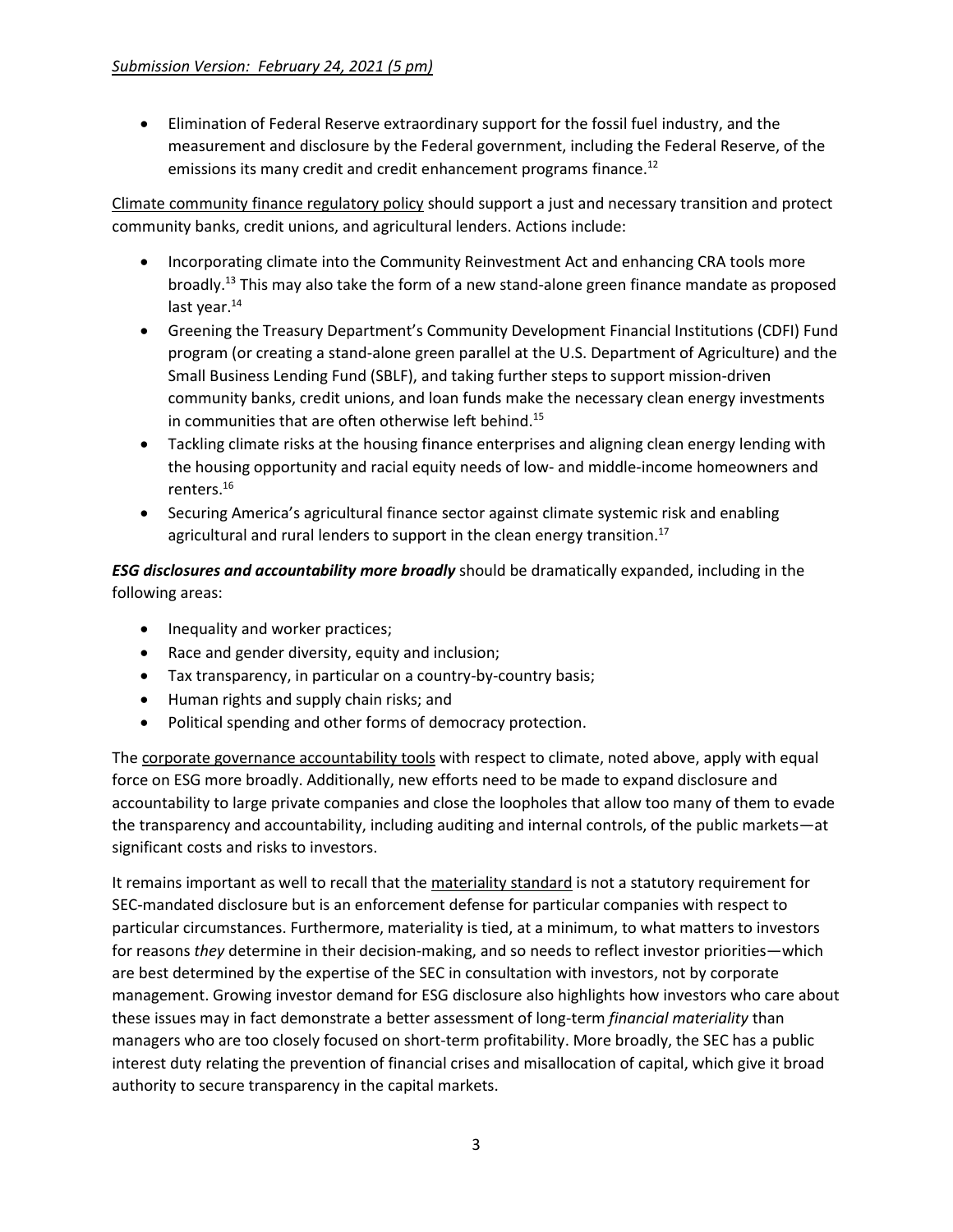# Economic Outcomes Have Diverged Between Companies and the Public Interest

On the surface, America's investors and companies seem to be doing extraordinarily well. America's corporate sector weathered the COVID-19 pandemic recession quickly, thanks to extraordinary levels of support from the Federal Reserve and the government. The sector overall returned to profitability: from July to September 2020 corporate real (inflation-adjusted, before tax) profits jumped by 58 percent and clocked the largest amount of real profits since the end of 2014. The profit rate (profits to assets) during that period was also higher than the fourth quarter of 2019, before the recession hit.<sup>18</sup>

Yet these profits reflect a shockingly large divergence from the outcomes of country. An insurrection built on a toxic combination of racism and the collapse of confidence in our national institutions; a pandemic where stock markets have soared but workers and small businesses have suffered; continuing waves of police brutality and racial injustice that sparked extraordinary waves of protest; intense weather disasters all cross the country, including fires of such intense strength they turned the West Coast pitch black in the middle of the day; and on and on.

A closer further reveals the gap between the economy as a whole and working families, reflected in the concentration of wealth and power at the top, has been growing. For starters, the civilian labor force participation rate has been trending downward since 2001 but fell off a cliff in the pandemic.<sup>19</sup> (See Figure 1.) The labor share of national income has similarly fallen dramatically since 2001.<sup>20</sup> (See Figure 2.) The collapse of good jobs that underscores this decline has been overwhelming borne by working class Americans—those without four-year college degrees.<sup>21</sup> (See Figure 3.) Yet even while working class Americans face challenges, those are at the very top are doing very well. (See Figure 4.) Moreover, taxes on working families have essentially more than made up for the decline in corporate taxes.<sup>22</sup> (See Figure 5.)

An increasingly small number of companies make up a larger and larger percentage of corporate profit. Six companies make up half of the NASDAQ 100 and 17 percent of the S&P 500 value by market cap. Meanwhile, heightened levels of corporate profits are not competed away – a surefire sign that America has a monopoly problem as well.<sup>23</sup> (See Figure 6.)

The racial wealth and income gaps that Black Americans face, together with the range of extraordinarily damaging forms of unfair treatment across society, and the continuing gender pay gap and representation gap in America's business sector, also highlight the continuing painful distortions wrought on working families by structural inequities.<sup>24</sup> (See Figure 7.) The inability for America's companies to fully face the unfathomable amounts of economic value at risk from the already occurring climate crisis presents a failure of leadership of catastrophic proportion. <sup>25</sup> (See Figure 8.)

In the face of this persistent gap in outcomes and risks between the capital markets and the lived experience of working families, it should not be surprising then that working families across the partisan divide believe that the economic system is rigged in favor of the wealthy and powerful.<sup>26</sup> That this belief in—and, indeed experience of—a rigged economic system could be contorted into belief in a rigged political system perhaps should not surprise us, even while it shocks us.<sup>27</sup> That Black, indigenous, and other communities of color have long experienced first-hand the injustices of actually rigged, or insufficiently unrigged, systems—from the workplace to politics to the environment and beyond—only underscores the depth of the change needed.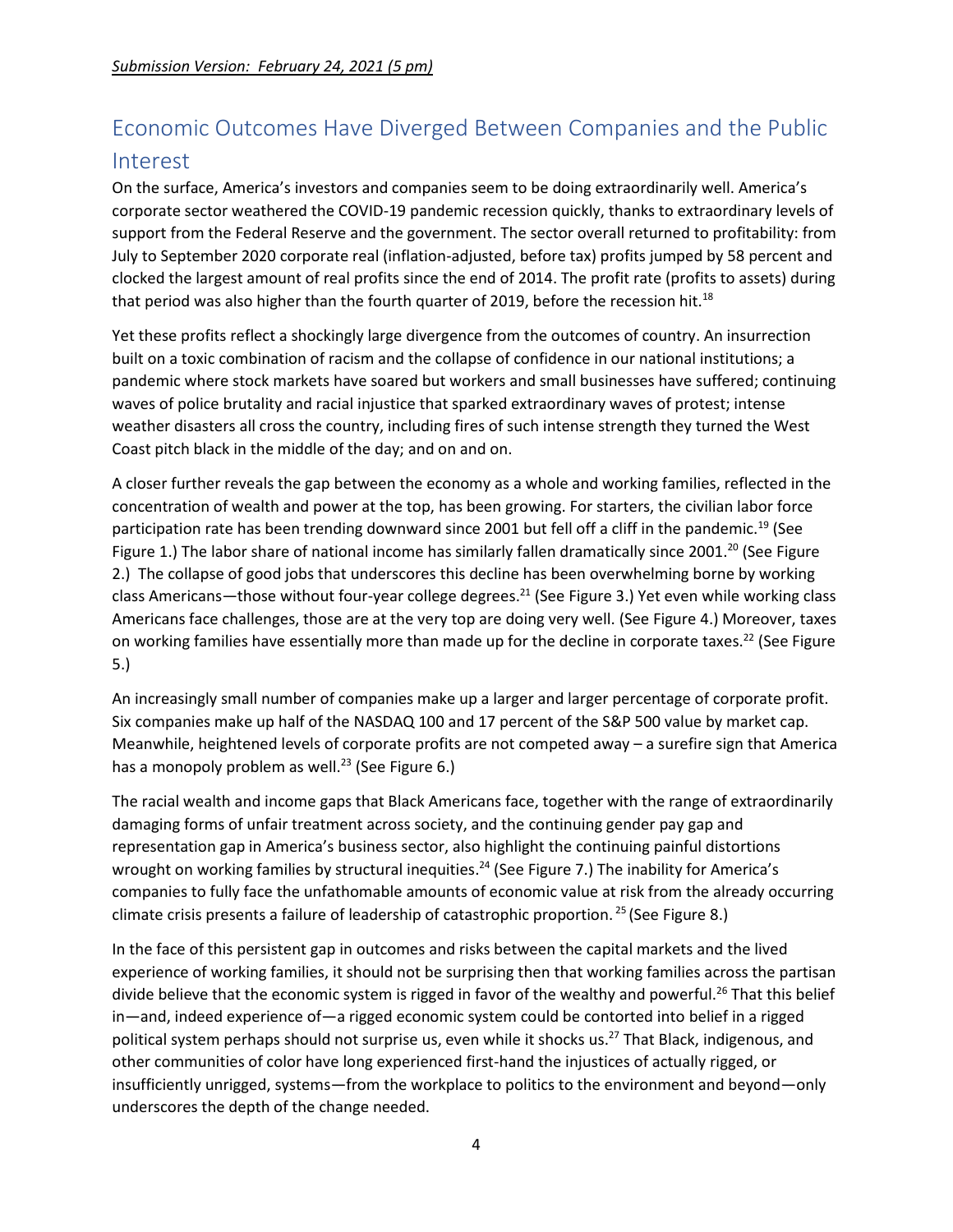#### *Submission Version: February 24, 2021 (5 pm)*

The origin of the growing gaps in outcomes between the corporate sector and the public interest are multifaceted. The assault on worker bargaining power in the United States is a large one. In earlier decades, multiracial unions played an essential "corporate governance" role as a key check on companies, in particular negotiating to ensure working families of all backgrounds shared in the profits of companies so that they could enjoy a middle-class life.<sup>28</sup> The benefits of strong unionization rates lifted all workers, not just those who were union members, as the benefits unions negotiated became to some extent standard across the labor market.<sup>29</sup> (See Figure 9.)

Financial market and corporate governance changes have also played important roles. Securities regulatory changes since the 1980s have significantly eased the ability for companies to engage in share buybacks, opened the door for companies to grow large in opaque private securities markets, reduced the accountability of gatekeepers such as accounting firms, and failed to keep up with the demands for transparency across a wide range of environmental, social and governance matters. The resulting rise of short-termism across the corporate sector has been widely criticized.<sup>30</sup> Swing-for-the-fence risk-taking, regulatory failures, fraud, and systemic impunity before and after the 2008 financial crisis destroyed jobs and opportunity, and undermined the wealth of millions of Americans, in particular Black Americans.<sup>31</sup>

Other key factors include: 32

- Expanded low-standard international trade, in particular trade with jurisdictions that do not maintain those same labor rights, have failed to enforce sufficient environmental protections, and provide large handouts to companies;
- Tax policies that have repeatedly cut corporate, high-income, and wealth taxes;
- The gutting of antitrust law as a check on corporate consolidation and market power;
- Failure to confront the legacies of systematic inequality along race, gender, and other lines; and
- Failure to make the necessary reforms to secure democratic political accountability so critical to policies such as climate.

# Financial Regulation and Corporate Governance Are Important Tools for Aligning Outcomes

No one expects financial regulation and corporate governance to solve all of the country's problems alone, but they have critical contributions to make.

Sound regulation of the financial system is the difference between decades of stable banking that served customers and economic growth, and a casino-like banking system that made proprietary trading and hedge fund and private equity fund bets, drove toxic lending practices, and ultimately drove the world economy to ruin and cost millions of Americans their jobs and homes.<sup>33</sup> How and whether the banking system will incorporate the new range of risks now being identified will also determine whether we have a financial system that serves long-term economic growth or whether we will see further shocks and collapses.

Securities regulation and corporate governance too have important roles to play to aligning executives, corporations, investors, workers, and society to better tackle our greatest challenges. Effective corporate governance and can serve the long-term interests of stakeholders by ensuring that shareholders can hold directors and management accountable. <sup>34</sup> The basics of transparency and accountability are vital to promoting the formation of capital into driving useful innovation and jobs,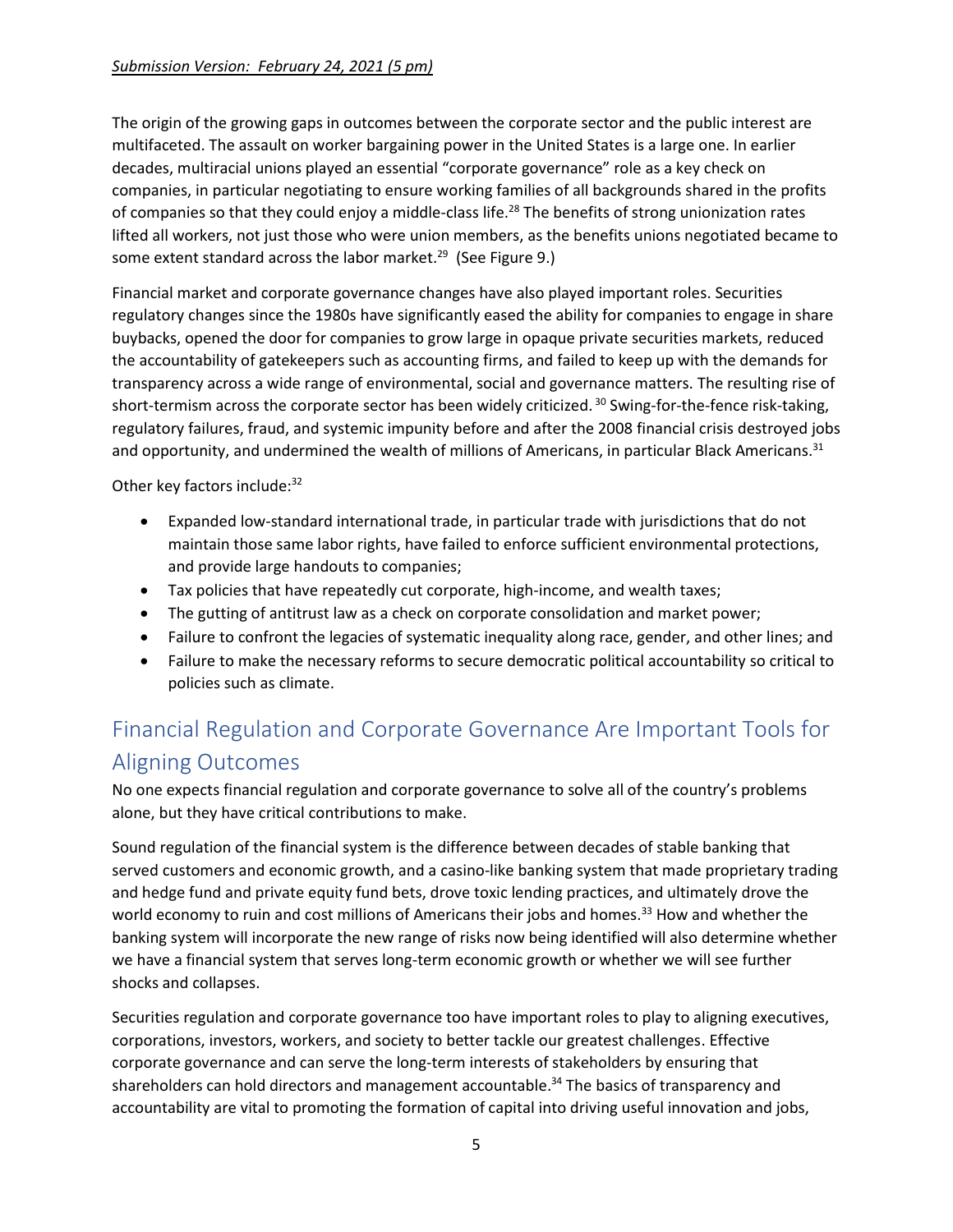while also protecting investors.<sup>35</sup> At a basic level, without complete and accurate information, investors will misallocate capital, which will both drag on the economy, but also hurt their overall investment returns.

The federal securities laws were initially adopted not just to protect investors from fraud, but to provide "full and fair disclosure" of information so that investors could put their capital to its most productive uses (as opposed to wasteful enterprises or scams).<sup>36</sup>

As the SEC explained on its website until very recently,

Only through the steady flow of timely, comprehensive, and accurate information can people make sound investment decisions. The result of this information flow is a far more active, efficient, and transparent capital market that facilitates the capital formation to our nation's economy.<sup>37</sup>

While this has always been true, it is especially true with ESG-related information. Time and again investors, workers and the public have been able to utilize the power of shareholder democracy and the simple power of capital allocation to secure important reforms that prevent the upward transfer of investor, worker and often taxpayer wealth to corporate management and ensure that companies begin to address the range of challenges that they share with workers, communities, and the public writ large.

But these actions have often been met with politically motivated push-back. It is no accident, for example, that the SEC last year moved to seriously constrain shareholder voice despite strong investor opposition.<sup>38</sup> Independent proxy advisers have also come under repeated attack. And the very foundations of disclosure were undermined by last year's shift to management-determined principlesbased disclosure. All of this occurs against the backdrop of the need for far more and better information from companies about their ESG risks so that investors and other creditors, including workers' pensions, suppliers, and banks, may better appreciate and adapt to them.

# Climate Change Is a Systemic Risk to the U.S. Financial System and Many ESG Matters Pose Growing Threats to Investor Protection, Retirement Security, and Economic Growth

Climate change's threats to the financial system are generally divided into physical climate risks and transition risks.<sup>39</sup> Physical risks tend to drive systemic financial risk over the longer run and at more catastrophic levels, while transition risks are more immediate as the economy transitions to avoid the more severe set of physical risks down the road. These risks interrelate, as the more effective the financial system is at avoiding transition risks, the more likely we also are at addressing physical risks further down the road. That is, where financial firms and the real economy are aligned with the net zero emissions goals of 2050, as scientists indicate is essential, the better off the overarching system is.

Physical risks are the extreme weather and deep environmental changes damage to property, productivity, and household wealth that will impair financial system assets and income. These risks will emerge most likely slowly over time but could move quickly and in unexpected ways. Mortgage loans, commercial real estate assets, agricultural lending, derivatives portfolios, and other assets are all at risk of declining in value, in some cases significantly.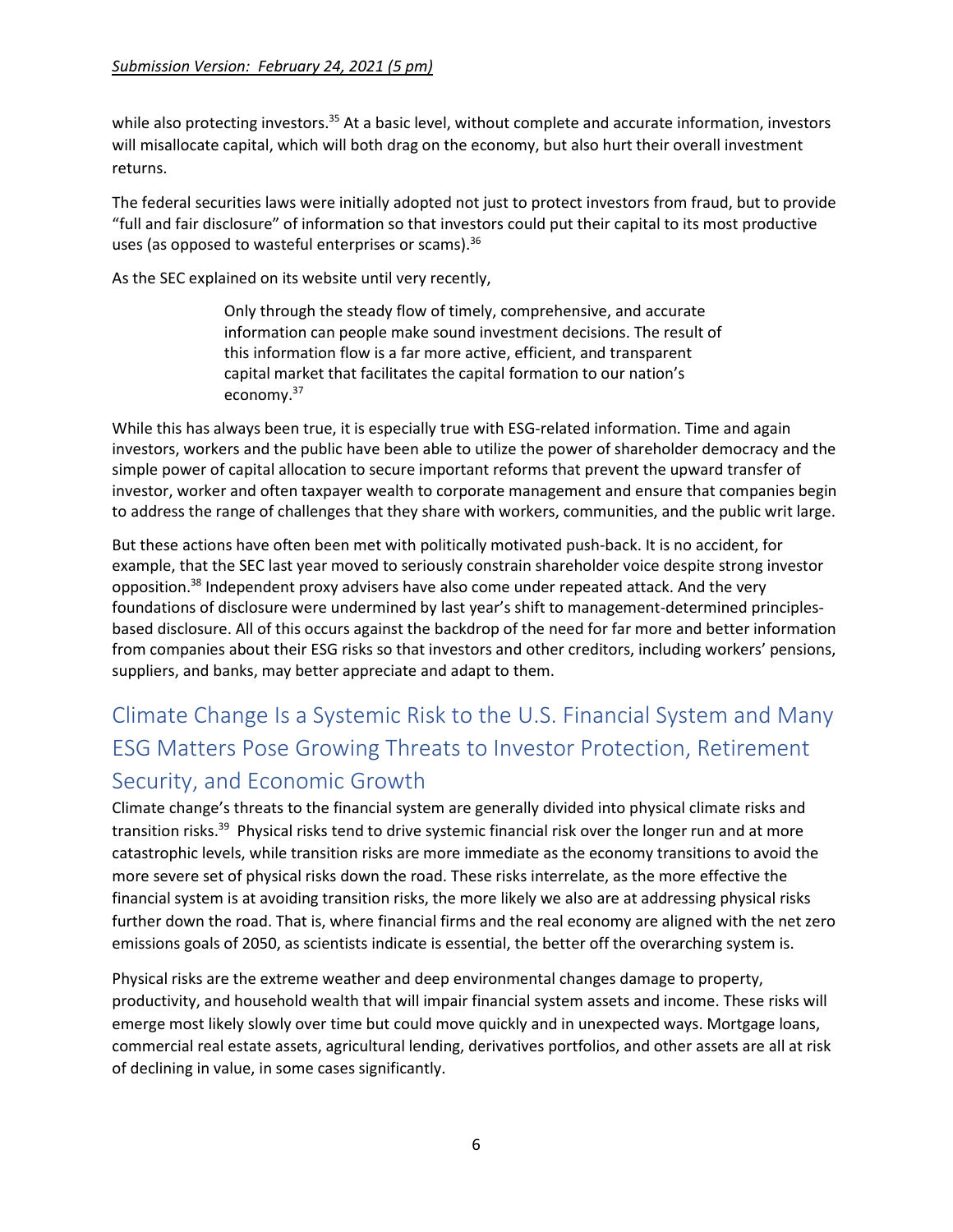#### *Submission Version: February 24, 2021 (5 pm)*

Some of the hardest hit communities will be those already economically vulnerable, including communities of color. As with the 2008 financial crisis, economic activity will decline, household income and wealth will be hit, and access to capital will diminish as a result—except it will be worse in these circumstances as many places will be ongoing disaster zones that cannot reasonably and efficiently be rebuilt. The striking overlap between climate impacts on communities of color and historical (and ongoing) discrimination are troubling.<sup>40</sup>

Nationally, households and small businesses will face growing financial insecurity, which will further undermine financial system stability and have broader ripple effects on the economy and society, including political stability. This can be expected to drive an increase in default rates and negatively impact business lending at banks. Millions of retirees and would-be retirees can be expected to experience sharp, and possibly catastrophic, losses in the value of their retirement investments. And insurers, too, are expected to be on the hook for enormous losses, with many areas increasingly unable to obtain insurance at all—which itself would impair lending and other economic activity.

Transition risks also pose important challenges to confront. The transition away from fossil fuels is already occurring as policy, technology, and consumer and business choices evolve, in some cases rapidly. Indeed, the fossil fuel industry has been rocked by the pandemic, but its financial challenges have been growing for years. The next generation of consumers and business owners will only drive this evolution more quickly. For the financial sector to continue to assume that the future will be the same as the past is to turn a blind eye to these trends, at the risk of deceiving investors and exposing the taxpayers. Valuations for equities, bonds, and other instruments will change, possibly quickly. Former Governor of the Bank of England Mark Carney has coined the term a "climate Minsky moment" to refer to the danger of rapidly declining asset prices arising from the collapse of the carbon bubble.

As scholar Graham Steele has outlined, climate's impacts on the financial system will flow through and amplify the already wide-ranging set of risks that exist, in particular leverage, interconnectedness, and concentration. <sup>41</sup> Unless regulator do more to prevent what Steele terms a climate "Lehman Brothers moment," working family investors and taxpayers are likely to be left holding the bag.

How and when all of this could turn from a slow-burning set of losses to a full-blown financial crisis is hard to predict, but the impacts of today's choices will be long-lasting. The timeline for climate change's impacts is in the decades, with damage increasing exponentially as emissions from today and in the years to come compound with those already in the atmosphere. Even while the catastrophic force of climate on the nation's financial system and retirees may be decades away, the damage is already being felt today in agricultural, coastal, floodzone and drought and fire-prone communities, and more. The costs of disasters have grown dramatically in recent years. The fiscal impacts and impacts on national productivity are significant and not to be ignored, and support a case for the use of macroprudential regulatory tools to be deployed in support of effective long-run monetary policy.

Moreover, our history of predicting past financial crises is poor, especially in recent decades as thinly capitalized financial institutions have been deregulated to operate across increasingly lightning-fast trading markets. Prior to 2008, most of the top economic leaders repeatedly indicated that losses in subprime mortgages would be contained. And yet they were not, owing to unexpectedly large and unstable trading positions at hedge funds affiliated with large dealer-banks, at trading desks in large dealer-banks, and in derivatives bets by large insurance firms, among others. Similarly, the Asian Financial Crisis's impacts on Russian debt were not specifically predictable, nor were the resulting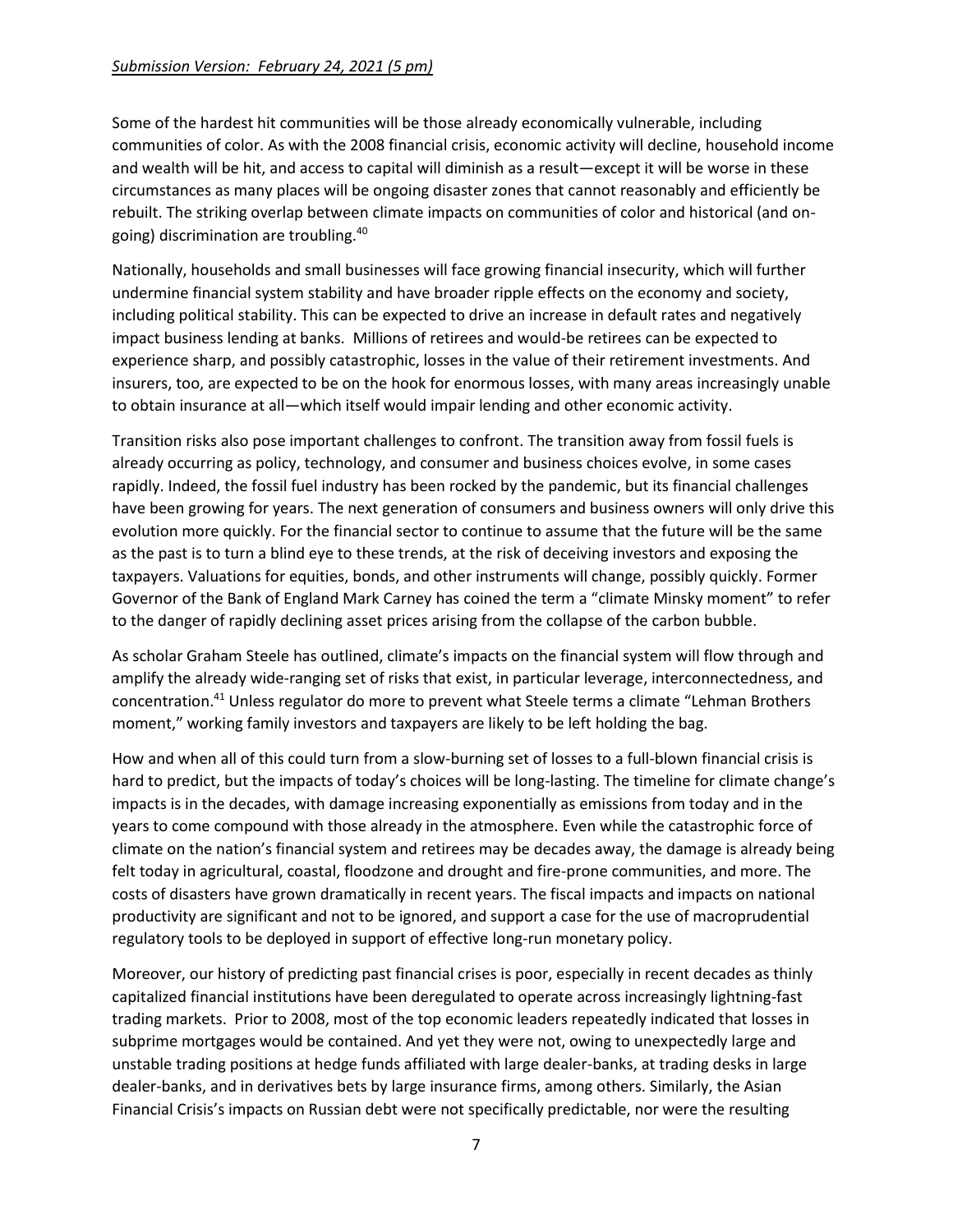collapse of Long-Term Capital Management, the hedge fund whose rescue was necessary to prevent the collapse of the other large Wall Street dealer banks whose proprietary trading desks had engaged in the same trading leveraged strategy. And on and on. We can go back much earlier for an example that could be insightful for climate: the panic of 1907 in New York was a direct result of the insurance claims from the great San Francisco earthquake of 1906, which led to an unexpected run on the banks of the day. We don't have to conjure scenarios too far-fetched to recognize that climate change could, and may well be more likely than not, to result in serious stress on the financial system, or worse.

# Equitably Mitigating Climate Financial Risks Requires Focusing on Their Root Causes

## Financial Regulation Can Help the Economy Hit its Net Zero Imperative

Investments in and standards around a clean energy future are essential to tackling climate change head on, which is fundamental to reducing systemic financial risk and moderate the risks to investors, retirement security, and economic growth. Investments and standards can mitigate the physical risks while also providing avenues for transition risks to be absorbed more easily, as new opportunities for economic growth emerge from them. Yet even while fiscal investments and energy regulatory policies are fundamental, the financial system and financial regulation have critical supporting roles to play, especially to address the climate-related challenges that exist within their mandates.

Regulators need to work together to address the range of overlapping challenges to financial stability, monetary policy, institution safety and soundness, investor protection, retirement security, housing security, and consumer financial protection, which is why leadership by the Financial Stability Oversight Council will be so important. While much work remains to be done to deepen our understanding and map out interconnections and unexplored vulnerabilities, we must also recognize that tremendous amounts of light have already been cast upon the challenges.<sup>42</sup>

## Enhancing the overall resilience of the financial system is critical

The starting point for sound climate risk-management in the financial system is to restore sensible regulatory approaches designed to enhance financial system resiliency and investor protection to unexpected risks of any variety.<sup>43</sup> Restoring and enhancing the financial system's overall resiliency to shocks may be some of the best and most equitable way to address many of the expected and unexpected physical risks that arise from climate change.

Rolling back the recent deregulatory actions around bank capital and stress testing and the Volcker Rule, finishing the job in a strong way to limit mutual fund exposures to derivatives and other forms of leverage and liquidity risks, taking a new look at approaches to broker-dealer capital (such as were implicated in the Gamestop trading freeze that hit retail investors), enhancing and protecting Treasury, bond, and derivatives market transparency and resiliency can all play a role in ensuring that the financial system, investors, and consumers are more resilient to the unexpected but likely shocks that will emerge as the planet undergoes a certain amount of already unavoidable climate change.

# Equity dictates a focus on tackling climate financial risk at the root: financed emissions

Climate risk management demands specific analysis and specific financial regulatory actions. Equity, and in particular racial equity, must remain at the forefront of policymakers' minds, in financial regulatory and climate policies generally and at the intersection of the two specifically. Communities likely to be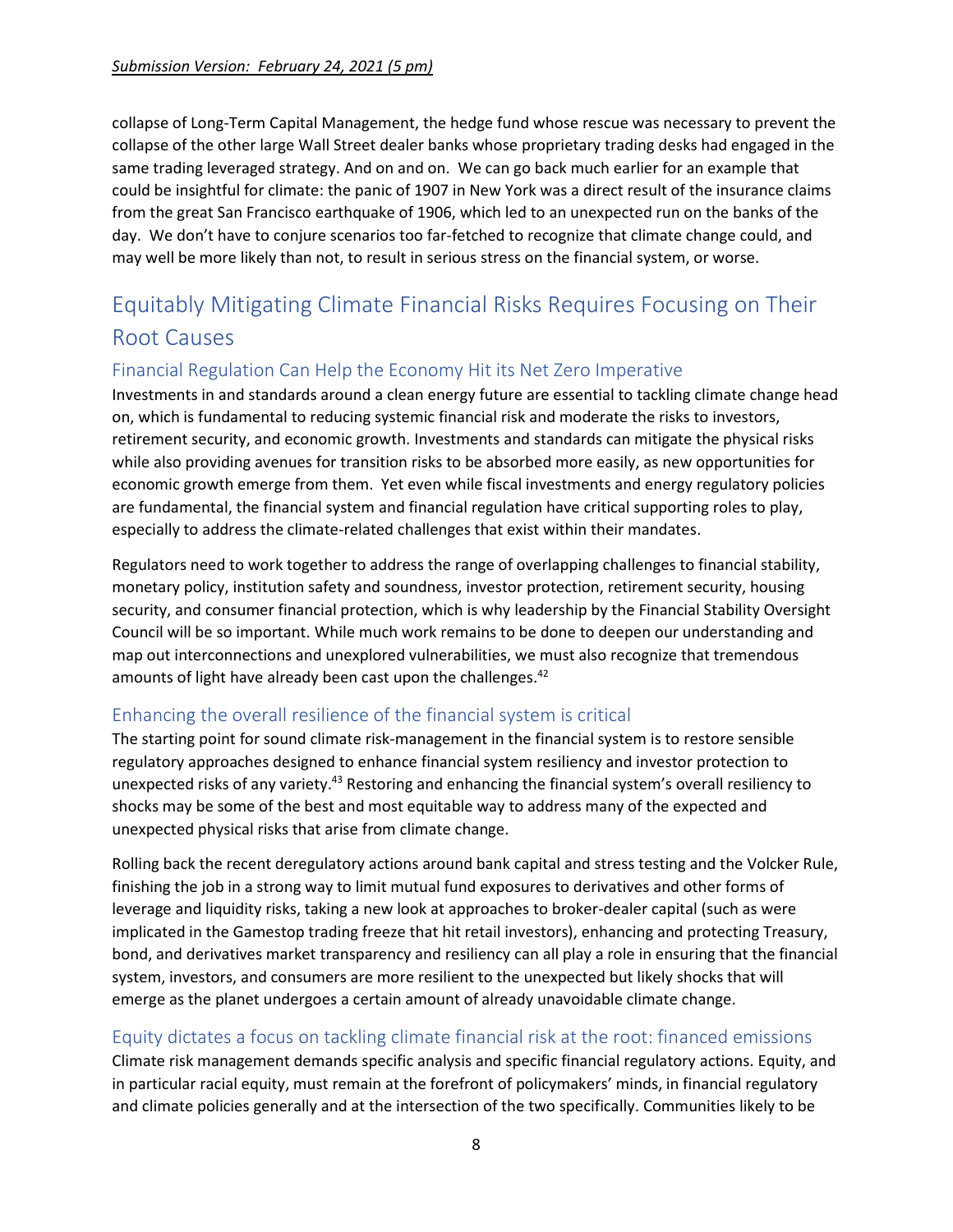#### *Submission Version: February 24, 2021 (5 pm)*

heavily impacted by climate change—including, for example, communities of color located in low-lying floodzones, agricultural communities exposed to drought or weather shocks, and working family communities exposed to regional shocks—are often unable on their own to avoid or affordably mitigate climate risks. While the geographic implications of climate change for financial institutions operating in those areas must be understood and monitored—and, indeed, the risks they face should motivate action generally—nevertheless caution should be exercised regarding exactly how climate risk is managed from a financial regulatory policy perspective. The world has a narrow window to mitigate climate risk generally, including to the financial system, by limiting it to 1.5 degrees Celcius. This requires net zero emissions by 2050, with significant progress towards that goal accomplished over the next ten years.<sup>44</sup>

The largest marginal emissions are in a handful of carbon-intensive sector, with the largest financers of those emissions similarly concentrated at the largest banks and in certain bond markets and leveraged lending markets.<sup>45</sup> In ordinary systemic risk policies designed to mitigate "too big to fail," policymakers ask the largest banks to internalize the costs of the TBTF-pollution through higher capital charges and stricter regulation overall. So too in climate, we should be first asking the heavy financers of the actual pollution—emissions—to first address that pollution squarely. This will principally be some of the largest banks and asset managers. However, it may also include emissions-intensive smaller banks, lest we forget the necessity of bailing out Continental Bank of Illinois in the 1980s when loans to a smaller bank funding speculative oil drilling failed.

A focus on financed emissions and carbon-intensity in financial activity will enable investors and lenders to allocate capital in a long-term more efficient manner, so that carbon does not enjoy unfair subsidies compared to the economic and social costs associated with cleaner energy. As activities can migrate between bank and non-bank markets, both regulators and investors will need to deploy the range of available tools to address the particular risks of carbon-intensive financing activities and align the financial system with the systemic necessity of net zero financed emissions by 2050.

Securities regulators can utilize tools such as disclosure of financed emissions, transitions plans and targets, and sectoral adjustment strategies. They can also improve credit ratings, support vigorous audits, deploy enforcement cases, and more. Securities regulators and retirement security regulators can mandate the development and disclosure of sustainable investment policies by the advisers to fiduciary funds. Federal and state financial institution regulators can examine for plans and targets, enforce constraints on activities, and deploy capital charges. Tools such as the Volcker Rule, which constrain high-risk assets and high-risk trading strategies may be appropriate to deploy as well. Risk monitoring entities can monitor for emerging gaps and deploy designation to firms or activities as necessary. Data sharing will be essential. For example, Form PF will need to be updated to cover financed emissions and other climate-related risks, with the information more readily shared with FSOC and member agencies.

Other regulators and adjacent agencies can play supporting roles as well. The Consumer Financial Protection Bureau can empower consumers to vote with their feet through enhanced information on climate and other ESG performance of their accounts and greater ability to switch accounts. Housing and agricultural finance regulators can reduce risks to the taxpayer by examining for the financed emissions of the originating bank and its affiliates. Programs that support mission-driven lending and small business support, such as the Community Reinvestment Act, CDFI Fund, the Small Business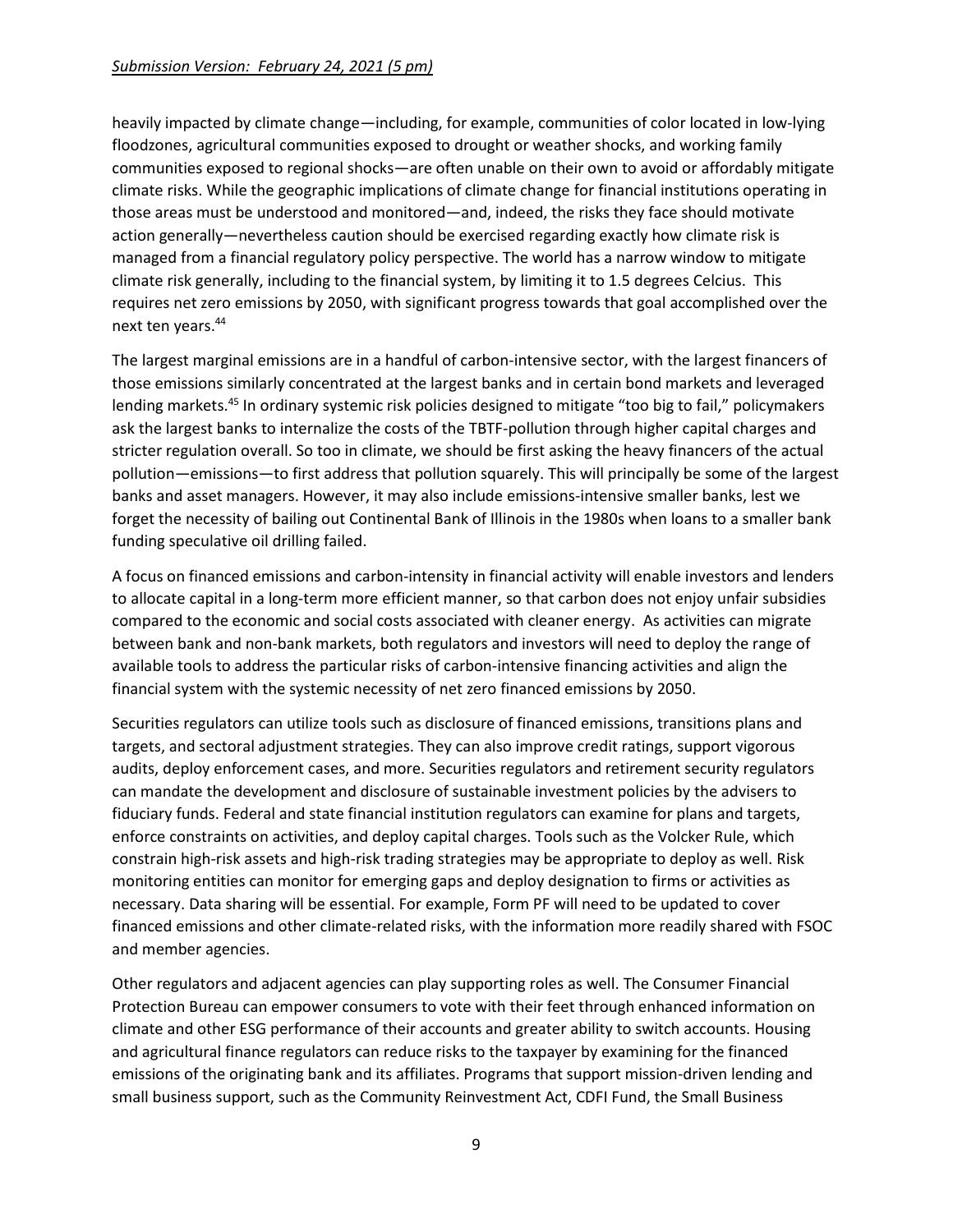Lending Fund, and even the credit union system more broadly, can be retooled to enhance lending to communities that need support making the clean energy transition. And more.

No one expects that the financial system to have complete control over the clean energy transition of their customers. But the cost of capital to those customers should reflect the systemic risks that carbon poses, both financial stability risks and macroprudential risks to economic growth. And, they are in a position, in general, to do obtain information, such as the customer's emissions, much like they already do around risks ranging from terrorist financing to basic financials. There are also reasonable ways for financial firms to estimate, which can also help them engage in risk management. Placing a greater obligation on the financial system can also incentivize it to play the much-needed catalytic role in financing the sectoral transformations needed to reduce emissions across currently carbon-intensive industries—work pioneered by the Rocky Mountain Institute's work on the shipping industry.<sup>46</sup> It can also help cover gaps in disclosure and accountability arising from the growing role of private securities markets.

Importantly, clear, simple, and transparent measurements are essential for holding the financial system and financial regulators accountable for the net zero necessities of climate risk in the financial system. Complex measurement tools are valuable for a range of regulatory and risk-management purposes, but they need to be undergirded by the basics of disclosure: emissions and, for the financial system, financed emissions.

Financed emissions disclosure will not only be important for the private financial system, but also for government credit agencies. Financed emissions measurement, together with the goal of net zero by 2050, can help align both government and private credit with the needs of managing climate risk management. It can also ensure that the government does not end up holding large amounts of climate risk off-loaded from the private sector. Managing the financed emissions of the issuers (and their affiliates) of those that sell to government credit portfolios is also a more equitable means—especially on matters of racial justice—and a more effective means of managing climate risk at its root than focusing exclusively on the aftereffects of climate change which, were emissions more aggressively reduced, can still be avoided. Many of the tools described above can and also should be viewed, in part, as macroprudential tools in support of mitigating climate as a monetary policy risk.

Representative Casten and Senator Warren's Climate Risk Disclosure Act and Representative Velasquez's Paris Climate Disclosure Act both provide vital disclosures to help investors measure, manage, and mitigate climate risk.<sup>47</sup> A range of other legislation also provides a critical pathway forward, such as Representative Casten and Senator Schatz's Climate Change Financial Risk Act and Senator Merkley's Protecting America's Economy from the Carbon Bubble Act.<sup>48</sup> These are only some of the legislation that has and could be introduced to spur much-needed action to protect taxpayers, investors, and the planet.

# Financial Markets Need Information on A Broad Range of ESG Matters To Drive Sustainable, Efficient Outcomes for Investors and the Public

Climate change is not the only ESG matter that has implications for the financial system, including for investor protection, retirement security and economic growth. Other environmental indicators, such as industrial pollution, land degradation, and deforestation, must also be properly reported.<sup>49</sup> Sometimes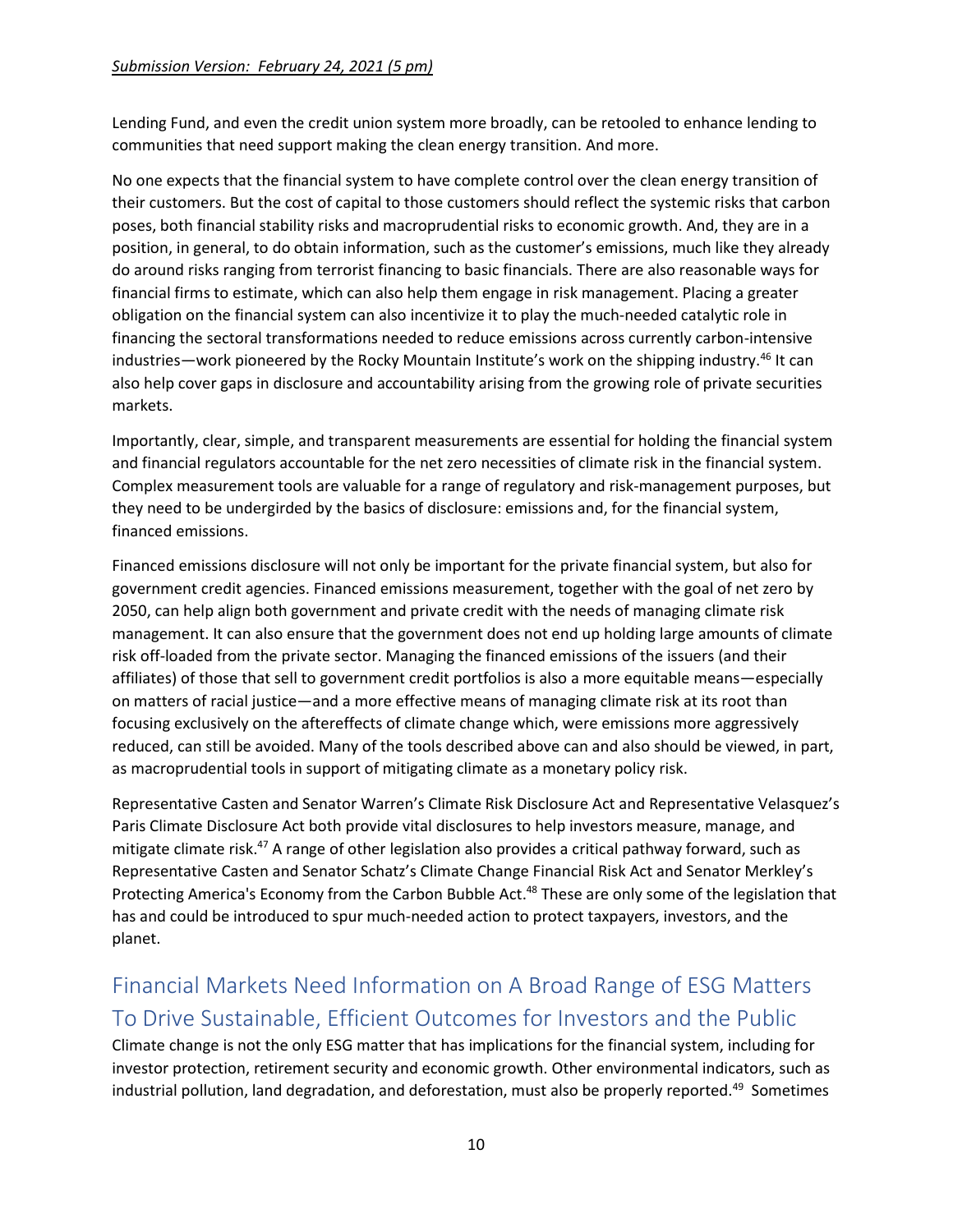#### *Submission Version: February 24, 2021 (5 pm)*

grouped together as social issues, or employee and social issues, have significant and often underappreciated impacts on systemic risks and long-term sustainable capital allocation. Economic inequality and worker issues, race and gender issues, tax transparency, human rights, and democracy protection are just a few of the examples where the financial system, and in particular the capital markets, need to better take account of ESG matters and sustainability to make capitalism work. To that end, Representative Vargas's ESG Disclosure Simplification Act, which mandates certain ESG metrics reporting, creates a sustainable finance advisory committee at the SEC, and creates a high-standard reporting backstop if the SEC does not act, highlights the need to make progress on all of these important fronts.<sup>50</sup>

Take worker issues and inequality. The collapse of workers' faith in their ability to be part of a robust and inclusive middle class have given rise to political instability in the U.S. and poses risks to the rule of law and beyond. These developments are rooted, in significant part, to the decline of worker bargaining power and shifts in corporate governance, financial regulation, and antitrust enforcement. These changes have empowered extraordinary levels of corporate wealth transfers to the very wealthy via executive compensation, share buybacks, and mergers and acquisitions, while leaving wages for noncollege educated workers largely stagnant for decades, forcing families to compensate by working more. Congress began to address those issues in the Dodd-Frank Act with disclosure of the CEO-worker pay ratio, but far more needs to be done.<sup>51</sup> Collective bargaining should be the norm at regulated financial institutions and much more widely across the economy, and banks and investors should take into consideration in their investing and lending decisions the economic and social risks arising from poor labor-management practices. Representative Axne and Senator Warner's Workforce Investment Disclosure Act, which provides critical disclosures regarding workforce investments and practices, and Representative Velasquez's Greater Accountability in Pay Act, which provides important benchmarks regarding executive compensation, would both further greater transparency and accountability around worker and inequality issues.<sup>52</sup>

As Chairwoman Waters's groundbreaking subcommittee focusing on diversity, equity and inclusion has shown, race and gender issues are areas that need far greater attention in the capital markets and financial system more broadly. Recently, Majority Action and the SEIU have highlighted how systemic racism has manifested itself in board rooms with few or even no Black directors, and some without any persons of color. As of their 2020 annual meetings, more *one third* (178) of S&P 500 companies had no Black directors, while one out ten have no directors of color.<sup>53</sup> Multiple studies including those by the state of California highlight how women continue to face high levels of systemic discrimination and challenges securing board seats and other corporate leadership positions. <sup>54</sup> Deep systemic discrimination and on-going practices of harassment and abusive (some blatant and some more hidden) impact the ability for persons of color and women to advance in many companies. Some of these problems can be corrected by management tracking numbers and setting targets for improvement.<sup>55</sup> Transparency and accountability to investors and the public are important tools for progress across a wide range of bias, including gender and racial pay gaps.<sup>56</sup> Moreover, as the Majority Action-SEIU report highlights, how asset managers vote their proxies matters greatly as well: for the entire boards that have no Black directors and others without any persons of color, two of the nation's leading asset managers cast votes of support more than 90 percent of the time.

Representative Meeks's and Senator Menendez's Improving Corporate Governance Through Diversity Act would facilitate much-needed diversity transparency on boards by focusing the attention of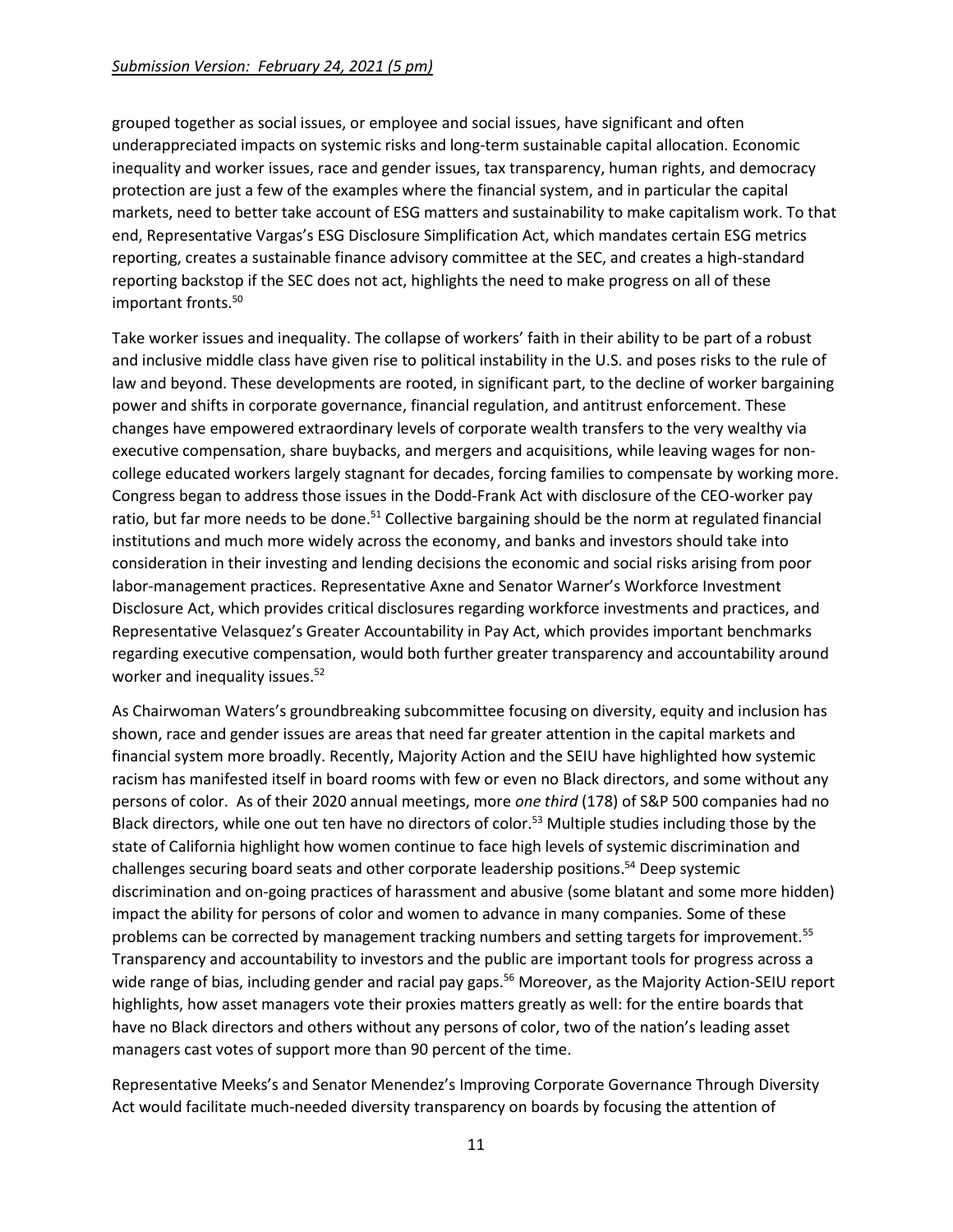management on these issues.<sup>57</sup> Additional transparency for ESG expertise and constituency representation on boards would be valuable, as would greater transparency and accountability regarding asset manager proxy voting.<sup>58</sup> Greater attention to diversity in the workforce overall is also essential, which are reflected in the Axne-Warner legislation and other efforts by the Human Capital Management Coalition to boost worker disclosure.

Tax strategies minimize tax payments to governments but expose companies to tax enforcement liabilities.<sup>59</sup> They also highlight significant financial risk where tax strategies hide underperformance of actual results of operations—which has been a major factor in the collapse of name-brand companies.<sup>60</sup> Both pose significant risks to investors that must be understood and evaluated. Moreover, with corporate nominal and effective tax rates having fallen for decades, the broad risks to fiscal stability from widespread corporate tax minimization must not be ignored. Investors deserve the ability, on a country-by-country basis, to understand the strategies that companies use and evaluate for themselves whether those strategies are wise or irresponsible. Indeed, country-by-country tax transparency is gaining currency worldwide. Investors representing over \$1 trillion in assets under management have petitioned and engaged with the Financial Accounting Standards Board to provide country-by-country tax transparency as an accounting matter.<sup>61</sup> The European Union, OECD, the Global Reporting Initiative, and a growing number of private companies are moving on this form of investor-friendly transparency.<sup>62</sup> Representative Axne and Senator Van Hollen's Disclosure of Tax Havens and Offshoring Act provides the country-by-country and other tax disclosures so important protect investors and align business practice with sustainable fiscal policies.<sup>63</sup>

Human rights abuses similarly pose risks to investor protection and economic growth that must be recognized and addressed. Supply chains that involve violence, corruption, and human rights abuses are subject to physical and reputational disruption in myriad ways.<sup>64</sup> Items made with forced labor are barred from the U.S. by law, so transparency across the supply chain around labor practices is essential.<sup>65</sup> Similarly, companies are increasingly making commitments to eliminating human rights abuses in their supply chains. For example, the Lesotho Brand Agreement, which addresses gender violence at certain textile suppliers, is enforceable against brands in U.S. courts, highlights why investors should appreciate those commitments.<sup>66</sup> Congress recognized the importance of acting on these issues in the Dodd-Frank Act through its adoption of extractive industry payments disclosure and conflict minerals disclosure, although the SEC has had a tortured history managing these disclosures, including shunting some of them off to the side in Form SD Special Disclosure and facing Congressional Review Act challenges. Yet the pandemic has revealed that supply chain risks are more important than ever to address, and human rights violations are material supply chain risks. Chairman Sherman's Oil and Mineral Corruption Prevention Act and legislation such as the Corporate Human Rights Risk Assessment, Prevention, and Mitigation Act, offer valuable pathways for action on reducing these prominent supply chain risks.<sup>67</sup>

Political spending disclosure is a vital tool for addressing all ESG issues, as the distortions that political spending drives throughout the policy process are severe. In the aftermath of the events at the United States Capitol Building on January  $6<sup>th</sup>$ , many companies quickly publicly announced the halting or reforms to their political spending activities. Clearly, they thought their spending was material to investors and the public. But investors, public interest advocates, and academics have felt this way for a long time. Over the years, there have been numerous requests to the SEC to require disclosures regarding corporate political spending, which have garnered more than 1 million comments in support.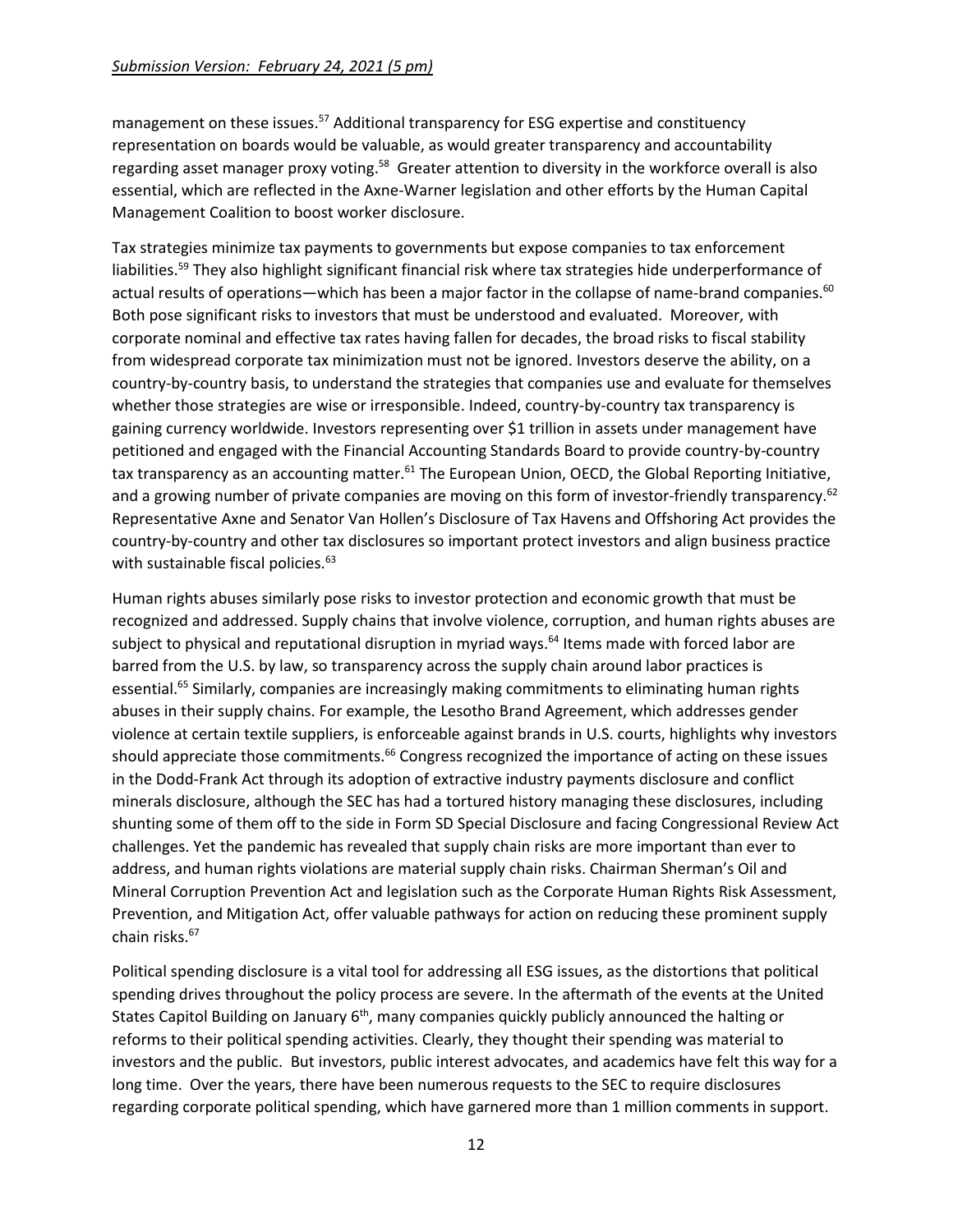Despite this strong support—and indeed, the very assumptions baked in late Justice Kennedy's majority opinion—the SEC has refused to (or been barred from being able to) act.<sup>68</sup>

Political spending may well be small from a balance sheet perspective, but its consequences are enormous. Why else would companies spend corporate funds, over which boards have fiduciary duties of loyalty and good stewardship? Indeed, political spending disclosure is vital test to examine whether a company's commitments on other ESG matters are real, or whether the company's positions are undermined by opaque actions here in Washington.<sup>69</sup> Even while political spending disclosure is now the norm, significant gaps exist and there remains a strong need for consistency, comparability, and reliability for investors.<sup>70</sup> Companies are also now turning to a more comprehensive approach, such as the CPA-Wharton Zicklin Model Code of Conduct for Corporate Political Spending, and investors need information to monitor the outcomes.<sup>71</sup> Representative Foster's Shareholder Political Transparency Act is an essential step forward.<sup>72</sup>

# Do Not Second-Guess Investors and the Public's Need for Information

The federal securities laws are intended to provide investors and the public with information needed to protect investors, ensure fair and efficient market, and support capital formation.<sup>73</sup> The origins go back to the capital misallocation that contributed significantly to the 1929 financial crash. Over the years, the SEC has attempted to flesh this out by providing companies with clear, required disclosures, as well as guidance for when additional disclosures, such as "material risks" are warranted. Today, much of the debate is over what is "material" to investors. Unfortunately, this debate ignores the practical reality that it isn't up for corporations, their executives, or even the SEC to make that determination.

Only investors can determine what is relevant to them. And only investors can determine what is "material" to their decision-making processes. Which is why it is striking that investors now overwhelmingly demand that information.<sup>74</sup> Unfortunately, for years, many companies and their executives have sought to exclude ESG information from disclosures or avoid mandatory ESG related disclosures based on their own subjective interpretations of materiality.

Yet that line of thinking reflects a sleight of hand around materiality and an inappropriate application to rulemaking. The SEC has wide ranging authority to set the terms for disclosure in the capital markets, in the interests of investor protection and in the public interest more broadly. To the extent that the courts have limited enforcement cases to matters where an item of information was not material to a company, that relates to specific information and a specific company. The deployment of "materiality" to be a finding that is needed before it can be required by the SEC is a self-inflicted wound sought by issuer advocates who would seek to limit corporate transparency.

But even if materiality were to be applied as a standard for what ought to be disclosed in the context of rulemaking, the focus should be on whether the information is material *to the reasonable investor*. That a matter can be shown to be financially material *to the company* (generally, to the results of operations thereof) is undoubtedly a good indicator that the information is material to a reasonable investor. But that is not an exclusive determination. That is, investors may demand information for any reason; if enough of them demand the information, for any reason, that then becomes material to the "reasonable investor." In this case, the explosion of ESG considerations by investors points to ESG information being highly material to reasonable investors.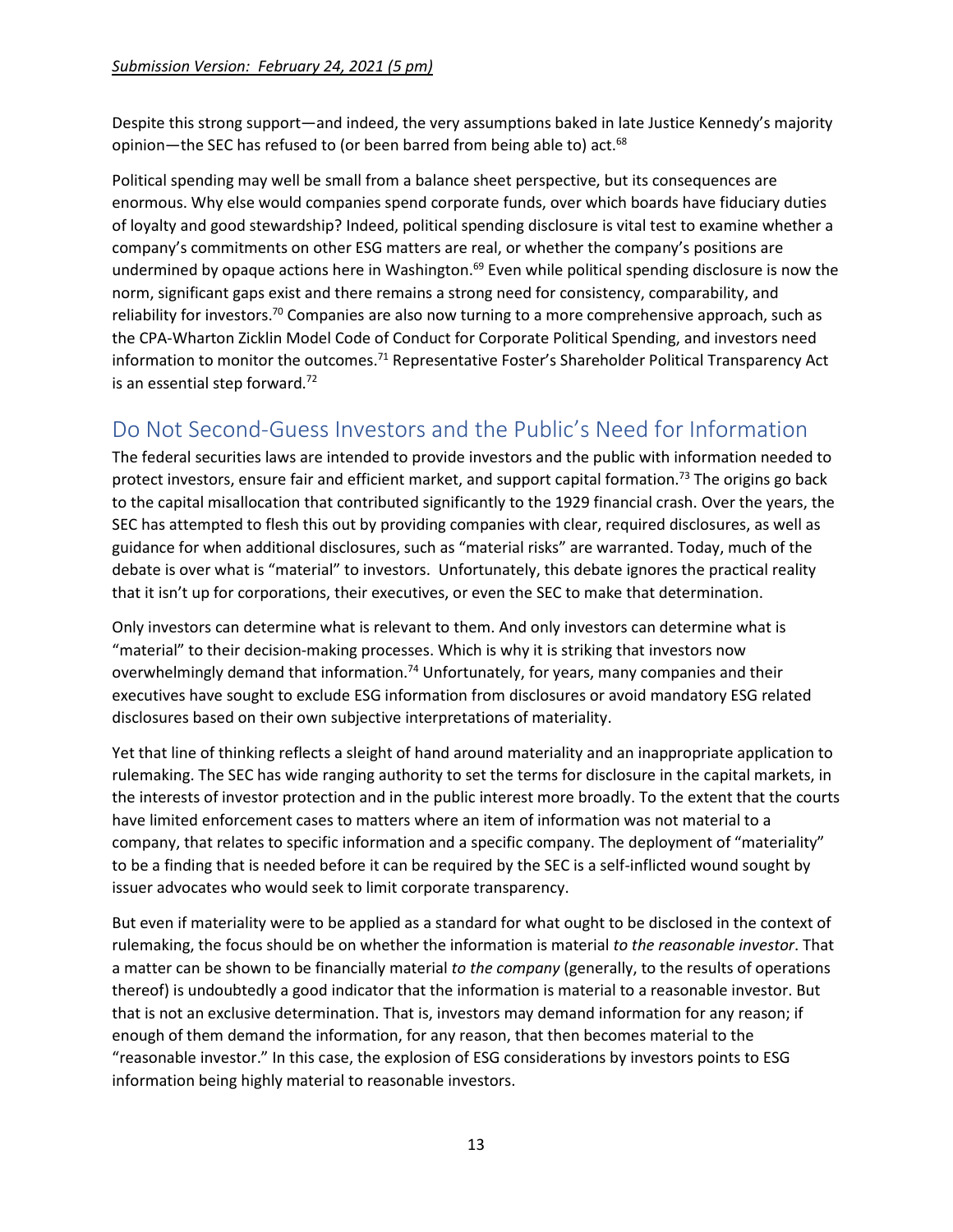#### *Submission Version: February 24, 2021 (5 pm)*

Perhaps that is because investors who care about these issues today may in fact demonstrate a better assessment of long-term *financial materiality* than managers who are too closely focused on short-term profitability. That these financial materiality evaluations may also change rapidly suggest an approach that is even more deferential to the "dynamic" needs of investors for information.<sup>75</sup> This task of evaluating the long-term financial risks and opportunities to companies is more pressing than ever given the growth of the universal owner—the investor that owns broad baskets of corporate America and so is unable to diversity away from many risks.<sup>76</sup> Such an investor may need a collection of information that paints a picture greater than the sum of its parts. It certainly is not the role of corporate management, or the SEC, to second-guess the competitive functioning of the capital markets.

As to what particular ESG information should be disclosed, that is where the SEC's expert judgment, informed by the public comment process and any legislative actions by Congress, should be determinative. Such an approach is also far more cost effective. If the SEC—or even worse, companies had to quantitatively prove the materiality of every item, it would be expensive, time-consuming, and investors would be left with little to no disclosure. The costs to capital markets efficiency and investor protection would be high.

Whether ESG incorporation is for narrow self-interested economic reasons or for broader social reasons, whether that be for the near term or for decades in the future, is of no consequence. The fact that investors are now overwhelmingly demanding greater ESG information and accountability is what matters. What is disclosed is ultimately for investors and the public to determine, via publicly accountable regulatory agencies like the SEC and other regulators, and not for corporate management and their lawyers and accountants. No one should confuse the application of the materiality standard in an enforcement case around very particularized facts and circumstances with the SEC's definitive authority—where materiality finding requirements are not written in the federal securities laws—to mandate corporate disclosure across the market.

# Enhance Public Markets

We must also be attentive to the growing trend of large companies avoiding the public markets. Public markets are important not only because of their transparency but also because of the structures of accountability built into corporate governance. In public markets, investors can engage management, bring shareholder resolutions, and vote for boards of directors. These tools have repeatedly proven their risk-management value.

Unfortunately, decades of deregulation of the offering of securities has meant that the majority of capital raised in our markets is now outside of these safeguards.<sup>77</sup> Corporate debt securities, for example, are mostly exempt from the disclosure requirements of the federal securities laws.<sup>78</sup> The multi-year trend permitting the "corporate royalty" of dual class shareholdings as well as last year's SEC deregulatory attack on shareholder proposals, have undermined the feedback mechanisms so important for investors and the public.<sup>79</sup> Investors have been at the mercy of decades of antitrust deregulation, which has further concentrated markets and reduced capital markets competitiveness and effectiveness. 80

Because opportunities for investing in the public markets have dwindled over time, investors have little choice but to invest in the private markets, putting themselves at greater risk and exposing themselves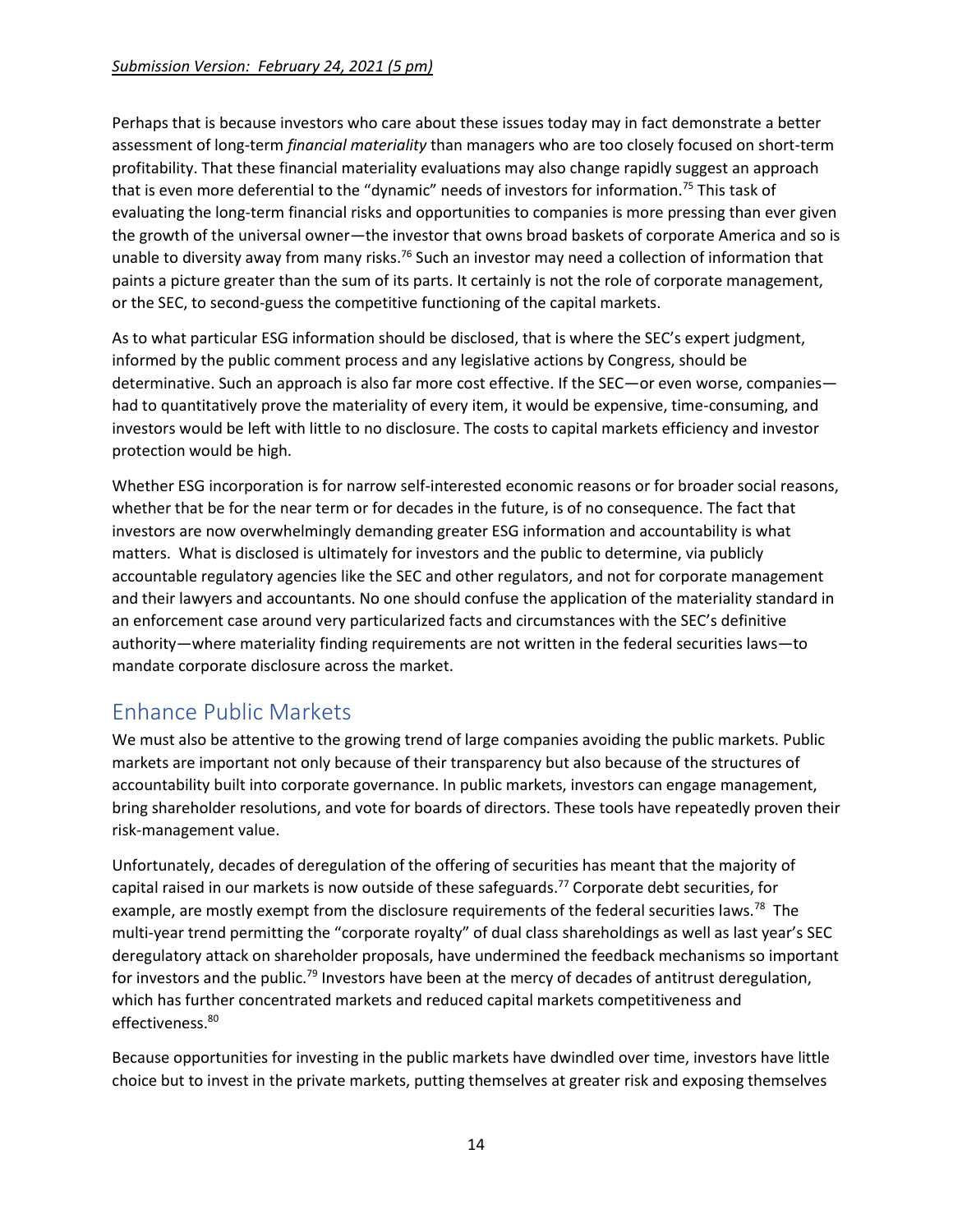to higher costs and higher level of problematic outcomes from the perspective of inequality and social stability.<sup>81</sup>

Instead, Congress and regulators should be promoting public company accountability, which should include ensuring that large companies, including those with significant revenues, numbers of shareholders (calculated by human beings, not brokerage firms), valuations, or employees, should be part of the public market regime. Further, Congress and regulators need to focus directly on promoting transparency and rights for investors in very large private offerings, particularly those that may carry long-term risks for investors, including offerings made through Rule 144A.

No one should confuse the large private market companies in need of meaningful oversight with the truly small companies and small offerings where the SEC has experimented with tiered approaches. With sufficient investor protections, including basic transparency, investment limits, well-regulated and accountable platforms, and limits on off-platform advertising, the risks to investors and the economy overall may, in theory, be contained. However, experiments by Congress and the SEC in these areas suggest caution remains in order. Many efforts (such as Regulation A+) have led to disappointing results for investors and fraud.<sup>82</sup> The SEC's recent steps to further expand those provisions, together with the accredited investor definitions, are steps in the wrong direction. Tailoring requirements and responsibilities for truly smaller companies that pose fewer risks has, for too long, been used as cover for sweeping deregulation.

# Sustainable Finance Is An Opportunity to Regain American Leadership

The agenda outlined above first offers a powerful means for aligning our domestic markets with longterm public interest outcomes. But it also offers a sensible agenda for aligning U.S. markets with more sustainable international markets, to the benefit of U.S. leadership and private sector compliance in a global marketplace.

U.S. workers and businesses are competing in markets whose impacts can be rapidly felt across borders. While there is much that the U.S. can do within our borders to empower workers, enhance racial equity, address climate change, and rebuild from the pandemic with a stronger, more inclusive economy, without aligning international markets in those directions we are making our work that much harder. Between the early 1990s and the mid-2000s, the labor market in which the U.S. worker competed more than doubled, and it has continued to grow. If those markets do not have sufficiently robust worker rights, climate and environmental protections, tax collection, and democracy and human rights standards (including political transparency and anti-corruption protections), American efforts to improve our society will be fighting the power of internationally mobile capital seeking the short-term cheapest production base, now supercharged by increasingly monopolistic technological and (for all practical purposes) vertically integrated platforms.<sup>83</sup>

Our international partners are recognizing that aligning markets with the long-term public interest is good economic governance. The risk-management essentials of climate are clear and discussed above. But the evidence from Europe also highlights how other aspects of a sustainable finance agenda can yield positive benefits for investors, companies, workers, and the public alike. For example, employee participation in corporate governance has been found to yield positive benefits for productivity, investment, and long-term financial performance, not to mention employee satisfaction.<sup>84</sup> Critically,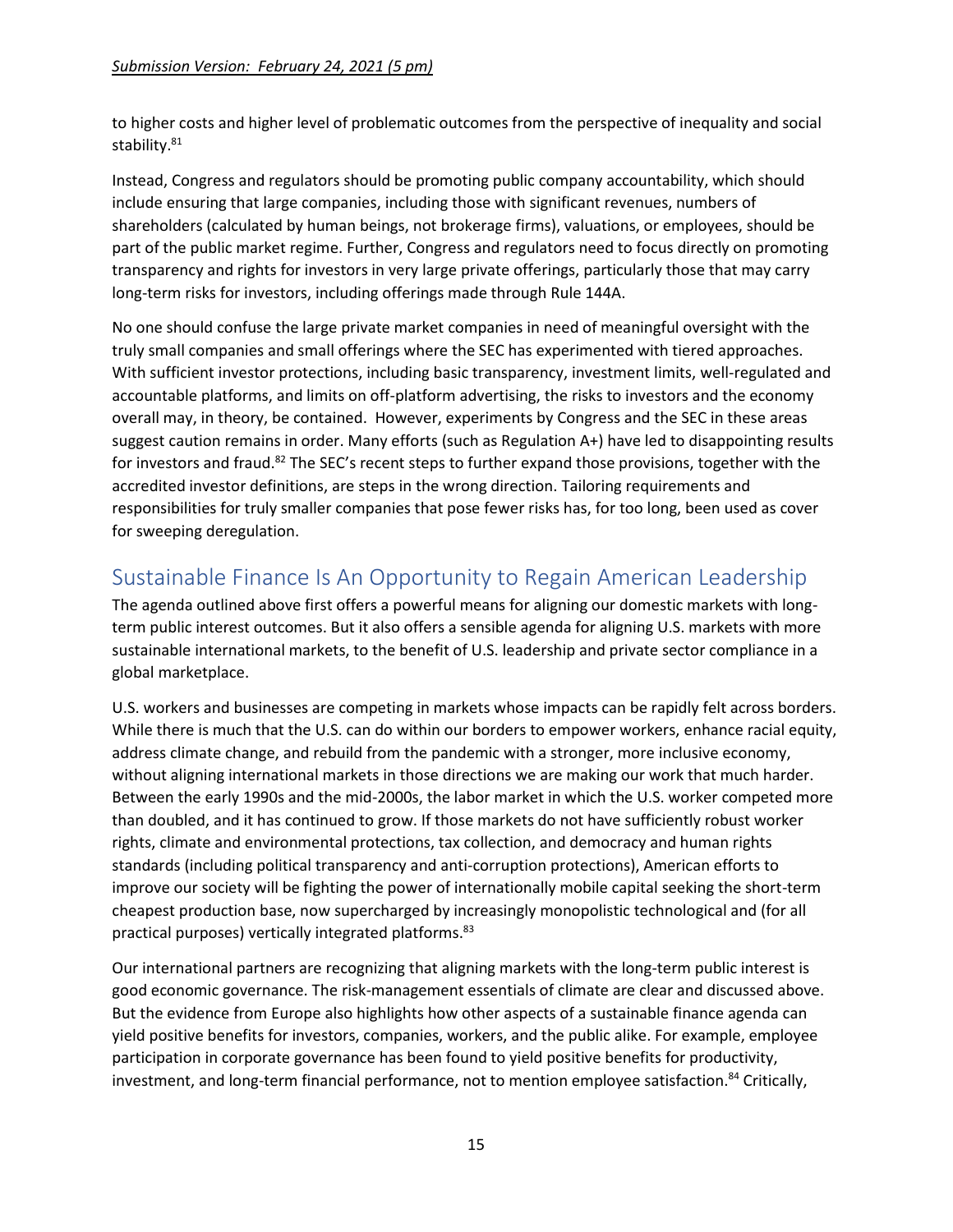#### *Submission Version: February 24, 2021 (5 pm)*

inclusive economies are a vital first-line protection against authoritarian attempts to undermine democracy.

The European Union's Sustainable Finance Action Plan is a robust plan for aligning their markets not only with climate risks but also with empowering workers, corporate tax responsibilities, and basic human rights standards. The United Kingdom is a leader in these areas as well, having made TCFD effectively mandatory and, through its 2018 Corporate Governance Code, which applies to UK-listed companies, mandates enhanced board engagement with employees via board representation of a work or a workerfocused independent director, or the formation of a worker council.<sup>85</sup> Japan, too, has indicated its intent to make TCFD mandatory and has recently convened a broader expert panel on sustainable finance. Australia and many other countries are following suit.<sup>86</sup>

The initiatives are supported by the commitments of financial market participants themselves. Since its founding little more than a decade ago, the Principles for Responsible Investing now represents 3,000 investors and more than \$100 trillion in assets, and its banking counterpart the Principles for Responsible Banking has grown robustly as well.<sup>87</sup>

Action on ESG will also facilitate U.S. competitiveness. Ensuring that global financial regulatory rules, trade rules and other economic market standards enhance outcomes that undergird inclusive democracies represents a wise long-term investment in U.S. economic and political competitiveness. Indeed, such a vision was exactly what was on order when the Obama Administration set out the agenda for global financial reforms in 2009 the then-Pittsburgh G-20 meeting. This year, the the G-7, the Summit of Democracies, and the Glasgow COP26 meeting, among others, offer a series of opportunities for the U.S. to seize the initiative around a vision for sustainable economics that incorporate climate, labor rights, and democratic ambition so essential to secure our world against climate change and the return of ethnonationalist authoritarianism.

# Conclusion

Sustainable finance in the capital markets and banking system will not solve all of these problems on their own. But financial regulations can help align outcomes for investors, workers, management, and the public interest. Corporate transparency and accountability to investors in the capital markets is the starting point. Banking prudential and other forms of financial regulation can do far more risk management around sustainability.

Ultimately, it's about enabling capitalism to work.

# Appendix

(Citations for each of the figures can be found in the footnotes in the main text.)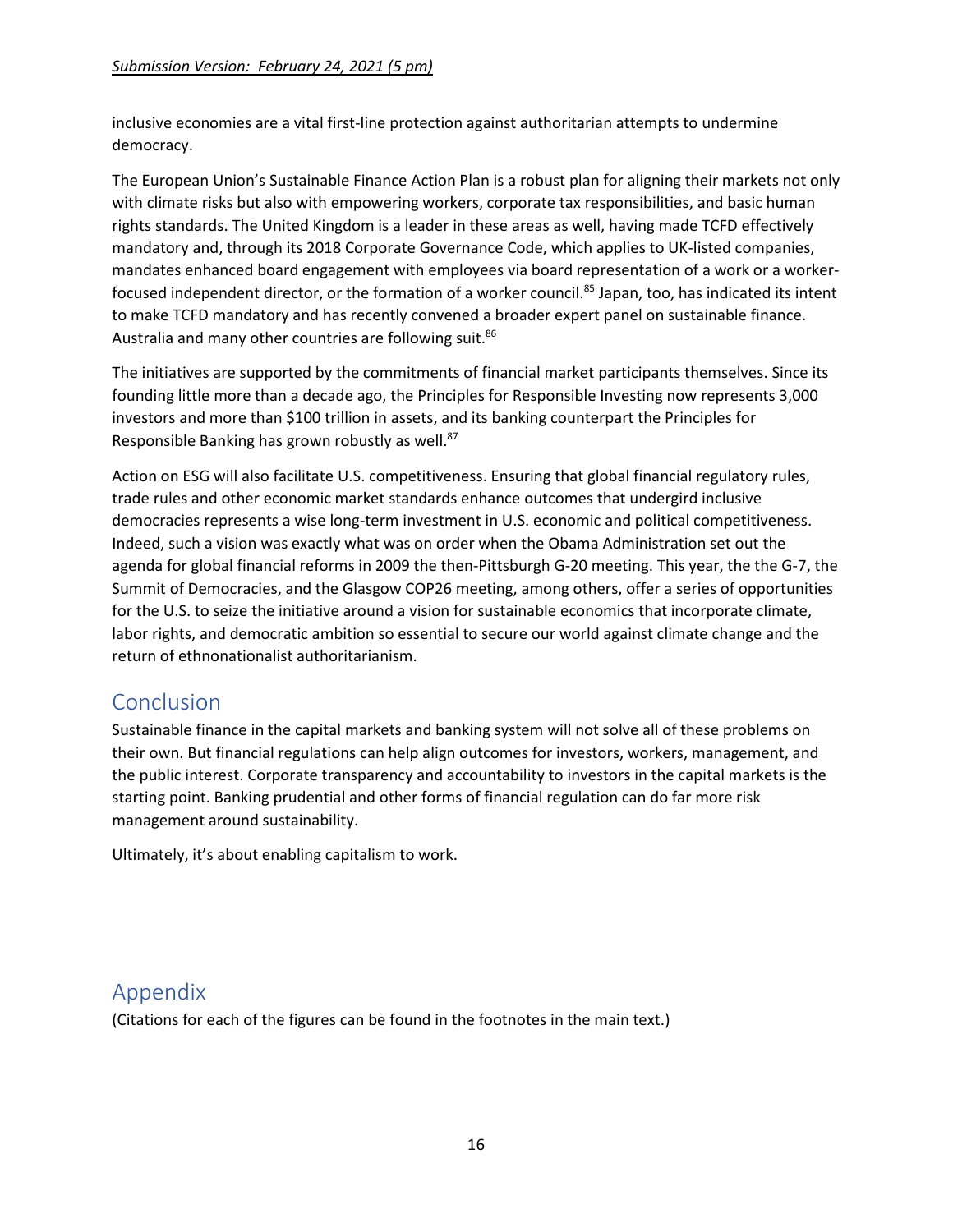#### Civilian labor force participation rate, seasonally adjusted

Click and drag within the chart to zoom in on time periods



Hover over chart to view data.

Note: Shaded area represents recession, as determined by the National Bureau of Economic Research. Persons whose ethnicity is identified as Hispanic or Latino may be of any race. Source: U.S. Bureau of Labor Statistics.

圡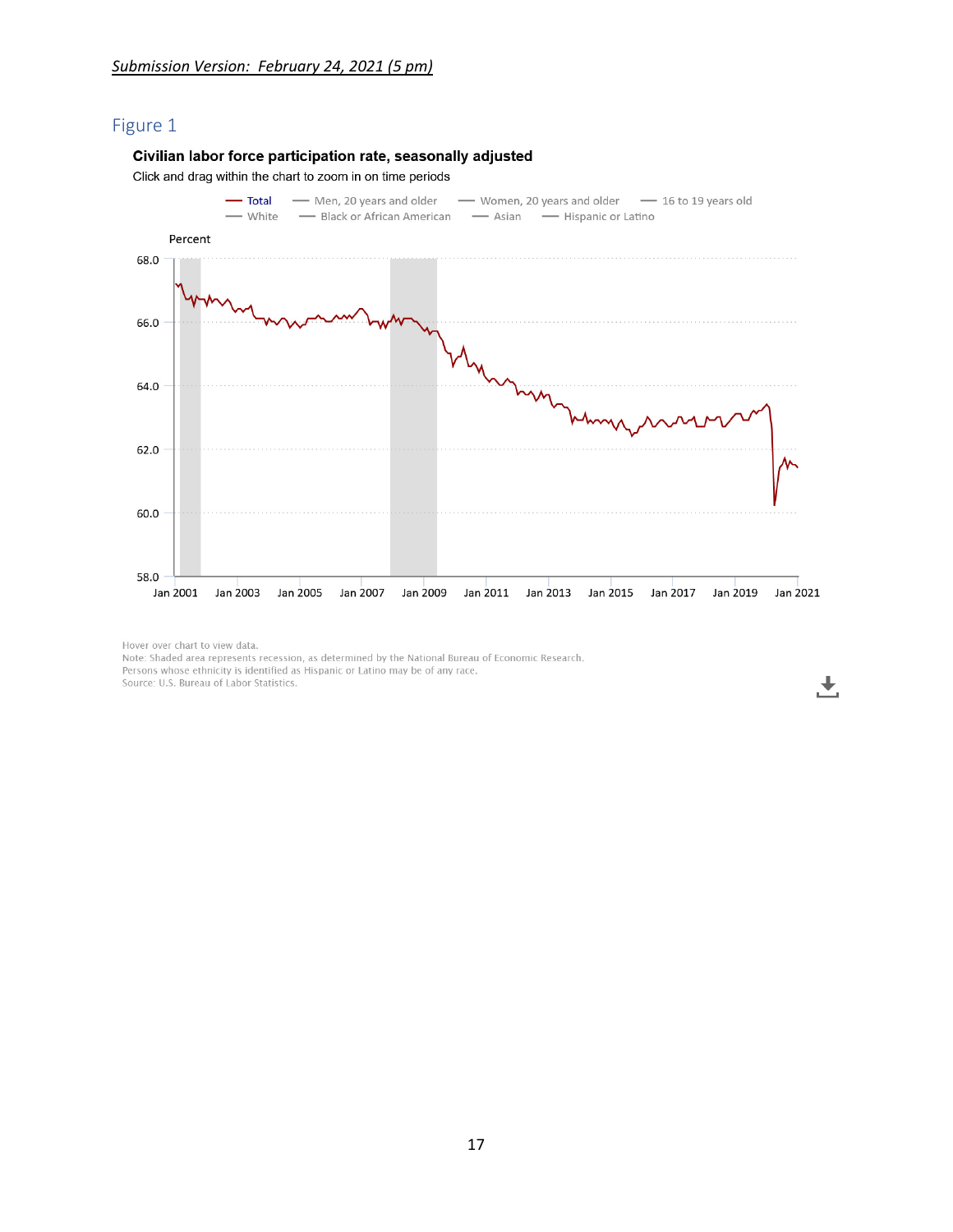

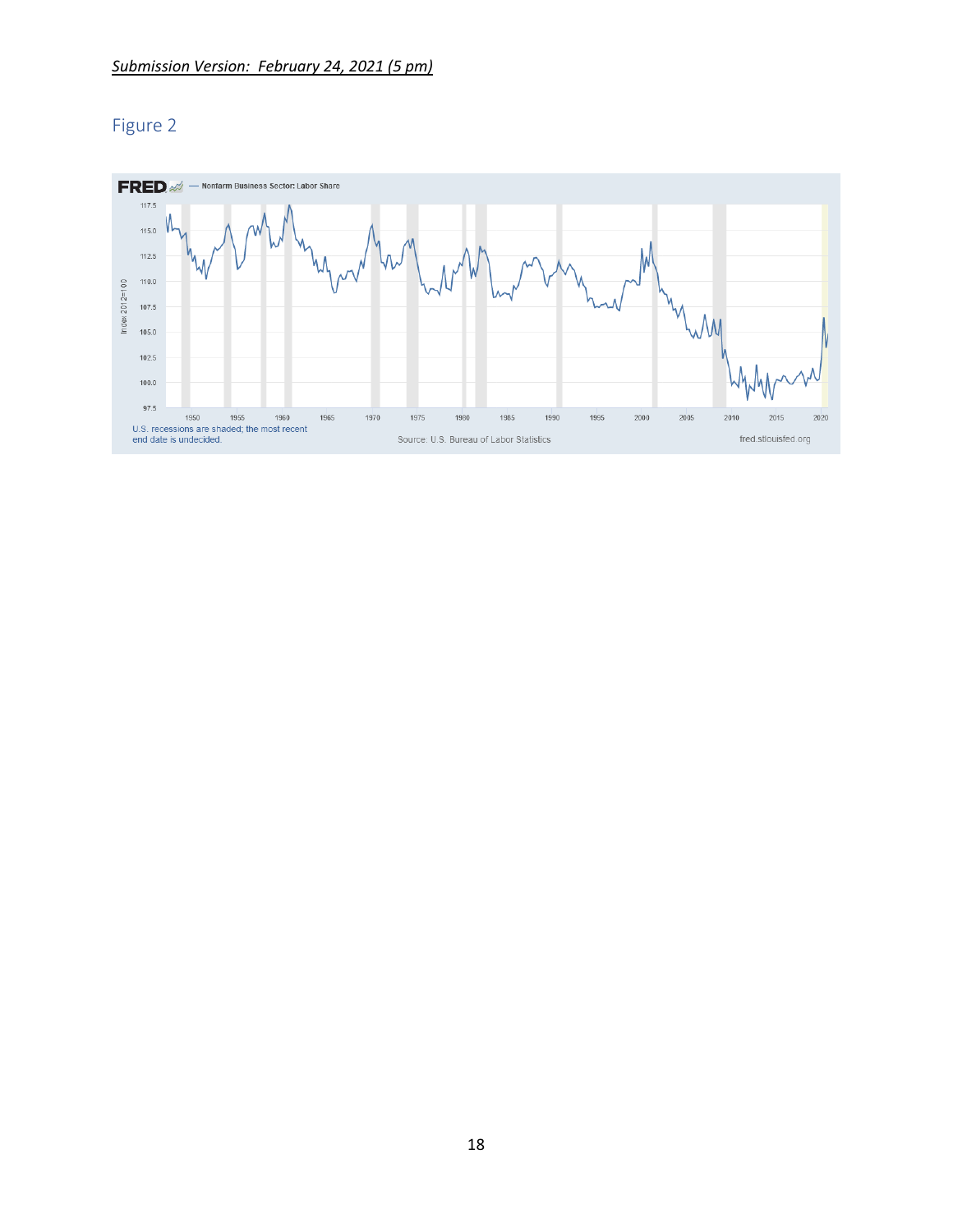#### **FIGURE 3**

## Over recent decades, wages have been effectively stagnant for many in the working class

Cumulative percent growth of median compensation by education since 1979



Compensation adjusted for inflation using Personal Consumption Expenditures Chain-Type Price Index.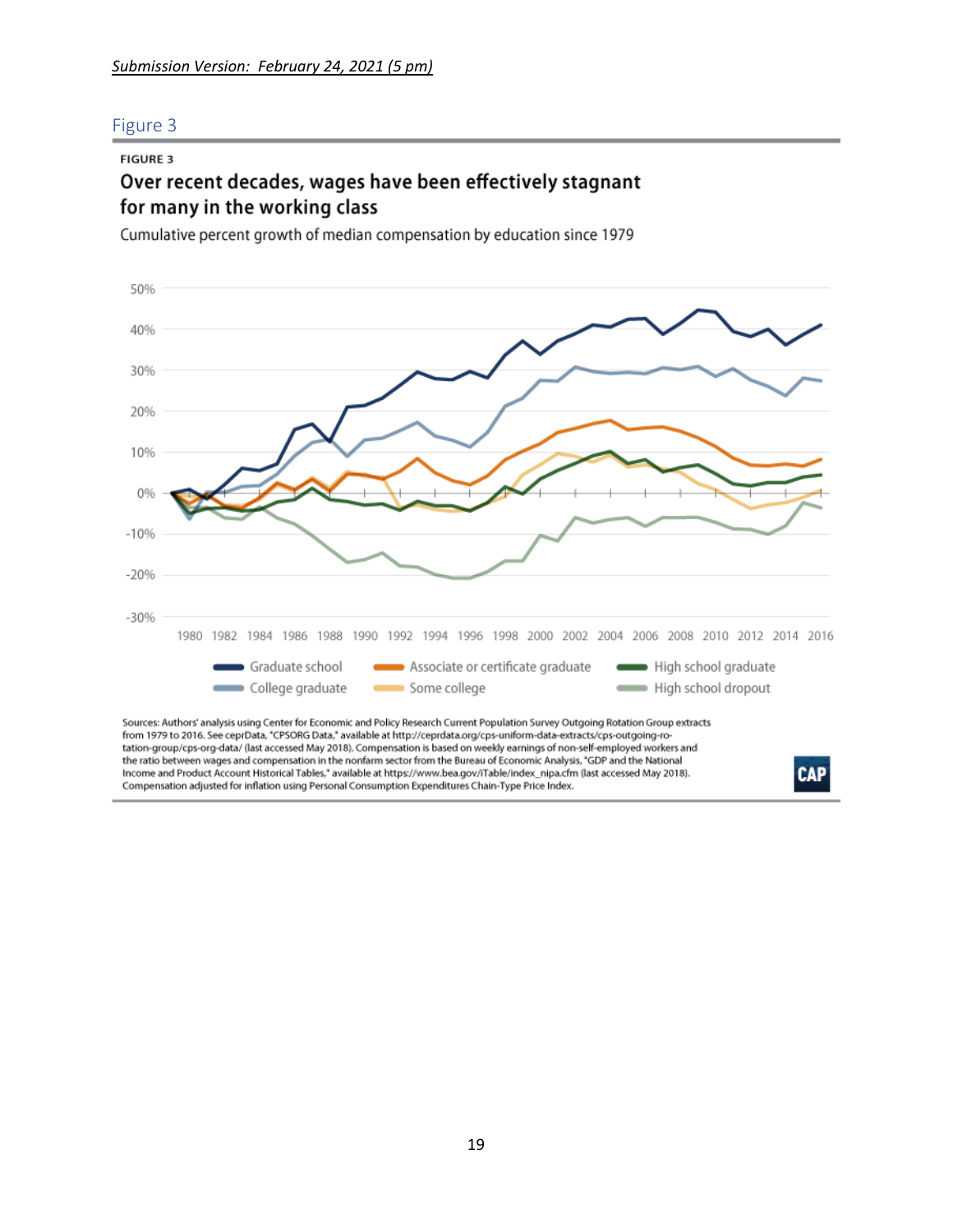## **FIGURE 1** Wages have soared for those at the top but barely moved for those at the bottom

Cumulative percent change in real annual wages of the top 1% and the bottom 90%, 1979-2017

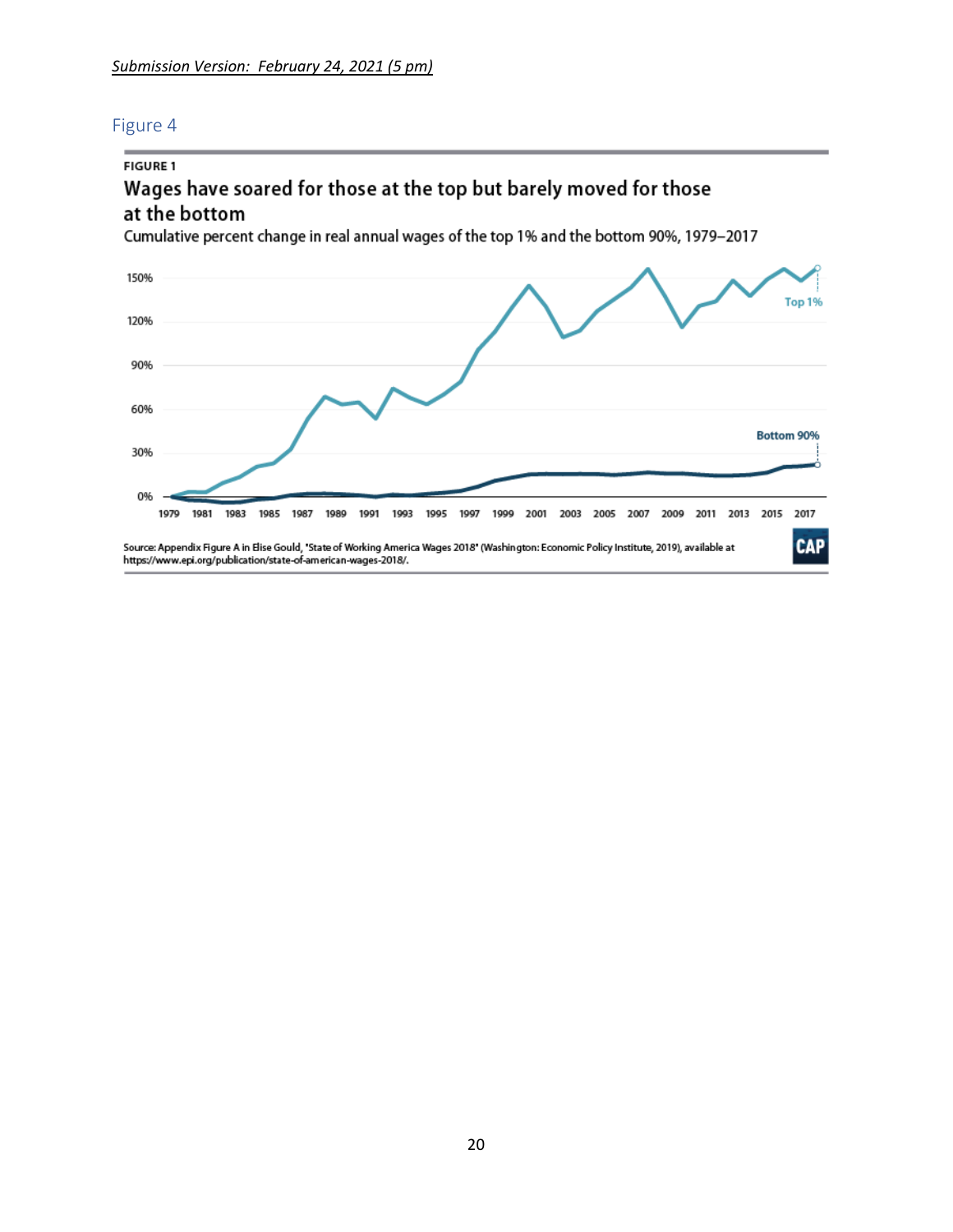# Sources of Federal Tax Revenue, 1945-2019



Note: "Other Taxes" category includes profits on assets held by the Federal Reserve. Source: Office of Management and Budget

CENTER ON BUDGET AND POLICY PRIORITIES | CBPP.ORG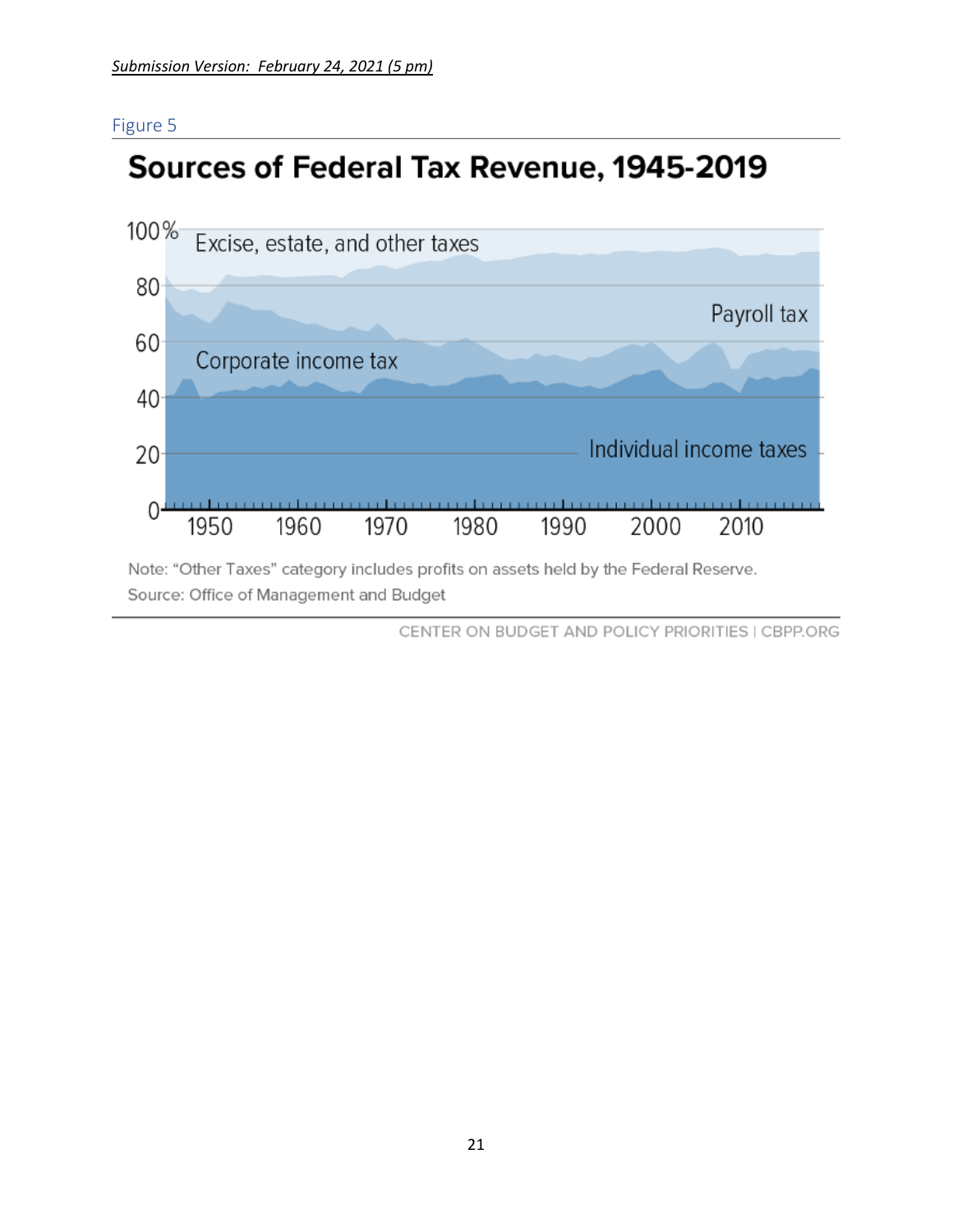#### **FIGURE 2**

## Firms have found it easier to sustain supranormal profits since the late 1970s

Percentage of firms that have a Q value of more than one

that have maintained a Q value above one from the prior year



Sources: Construction of Ryan H. Peters and Lucian A. Taylor's sample is described in the report text. Center for American Progress analysis of data from ouries.consumering the term in the same custom in the presention of Financial Economics 123 (2) (2017): 251–272, available<br>Ryan H. Peters and Lucian A. Taylor, "Intangible capital and the investment-q relation," Journal o https://wrds-web.wharton.upenn.edu/wrds/ (last accessed January 2019).

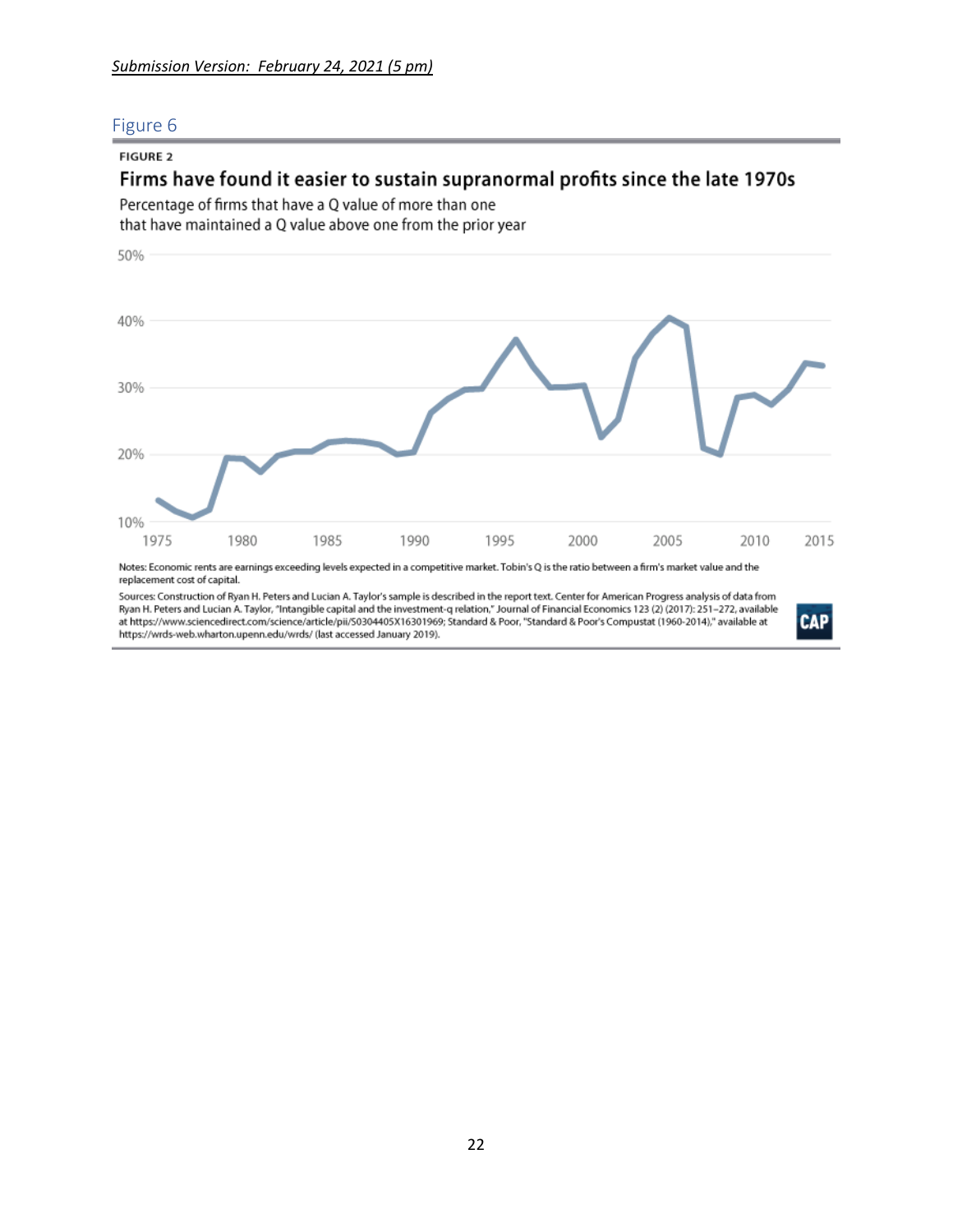#### **FIGURE 3**

# Black or African American households have increasingly faced systematic obstacles to building wealth

Median wealth for households as they aged, by race and year

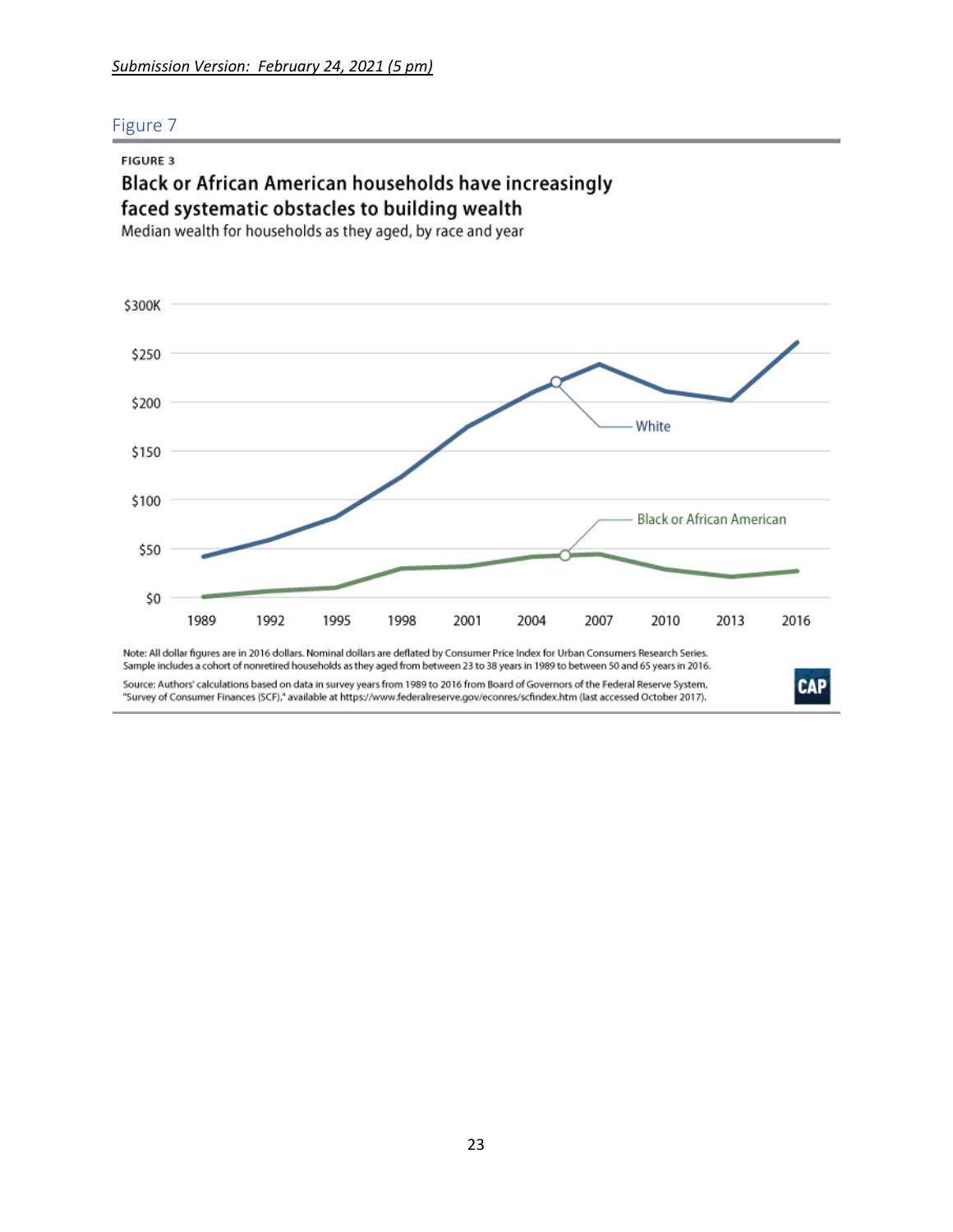#### **FIGURE 1**

## The Trump administration has returned to a pathway of increasing emissions Energy-related carbon dioxide emissions, historical and projected, 1990-2050



Sources: U.S. Energy Information Administration, "Annual Energy Outlook 2019 with projections to 2050" (Washington: 2019), available at https://www.eia.gov/outlooks/aeo/; U.S. Energy Information Administration, 'August 2019 Monthly Energy Review" (Washington: 2019), available at https://www.eia.gov/totalenergy/data/monthly/pdf/mer.pdf; Climate Action Tracker, Countries: USA Pledges and Targets," available at https://climateactiontracker.org/countries/usa/pledges-and-targets/ (last accessed September 2019); The White House, "United States Mid-Century Strategy for Deep Decarbonization" (Washington: 2016), available at https://unfccc.int/files/focus/long-term\_strategies/application/pdf/mid\_century\_strategy\_report-final\_red.pdf.

**CAP**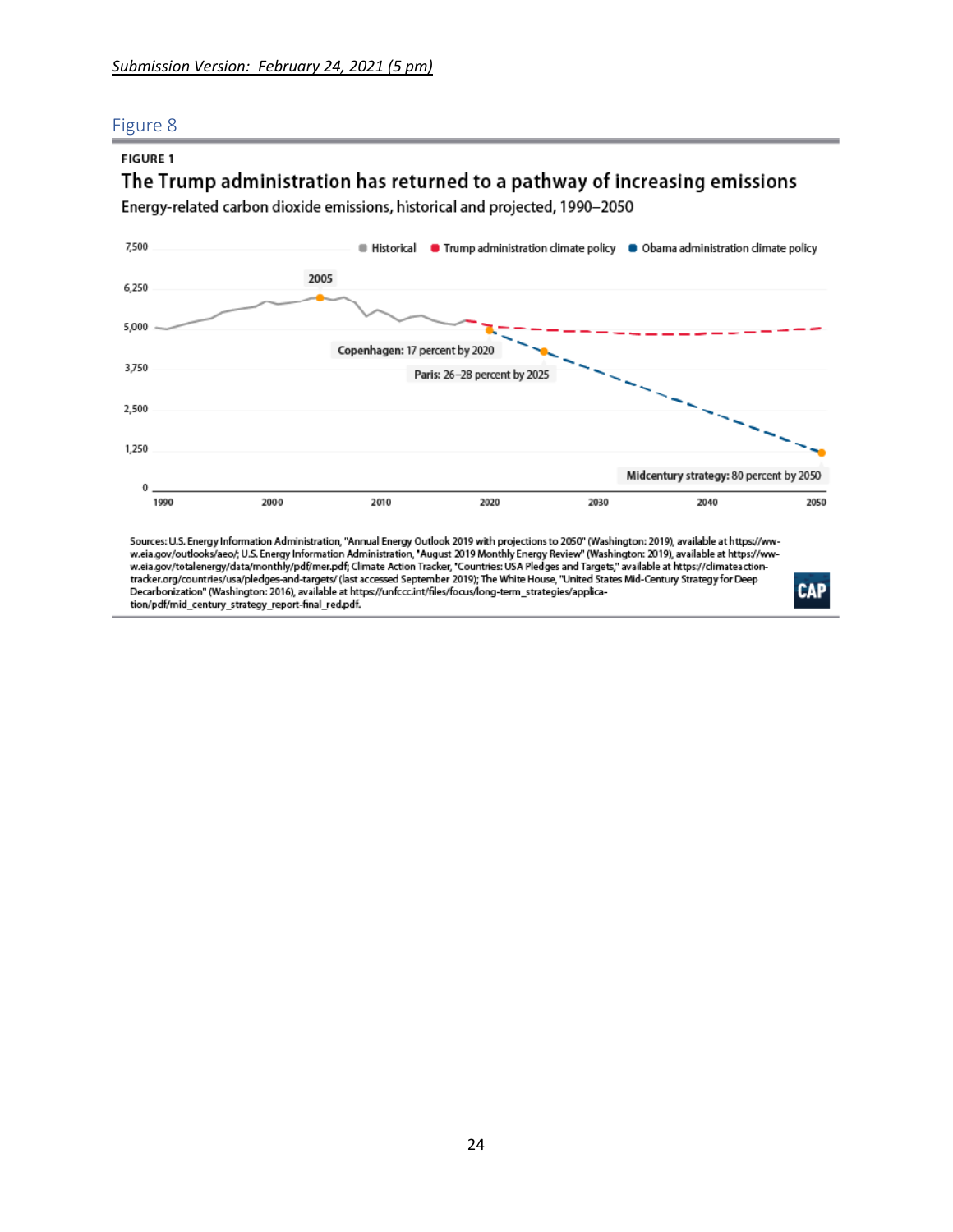## Figure 9**FIGURE 1**

#### Middle-class share of income Union membership rate 55% 30% 28% 54% 26% 53% 24% 52% 51% 22% 50% 20% 18% 49% 48% 16% 47% 14% 46% 12% 10% 45% 44% 8% 1967 1970 1980 1990 2000 2010 2018

# The U.S. union membership rate and middle-class share of income remain low

Note: The 2017 and 2018 middle-class share of income are based on data edited using the updated Current Population Survey Annual Social and Economic Supplement processing system. The 2013 middle-class share of income is calculated from the U.S. Census Bureau subsample that received redesigned income questions.

Source: CAP Action's analysis is based on union membership rates from updated Barry T. Hirsch, David A. MacPherson, and Wayne G. Vroman, "Estimates of Union Density by State," Monthly Labor Review 124 (7) (2001): 51-55, available at http://unionstats.gsu.edu/MonthlyLaborReviewArticle.htm. Middle-class<br>share of total income is calculated from U.S. Census Bureau, "Table Havailable at https://www.census.gov/data/tables/time-series/demo/income-poverty/historical-income-households.html (last accessed September 2019).

**CAP**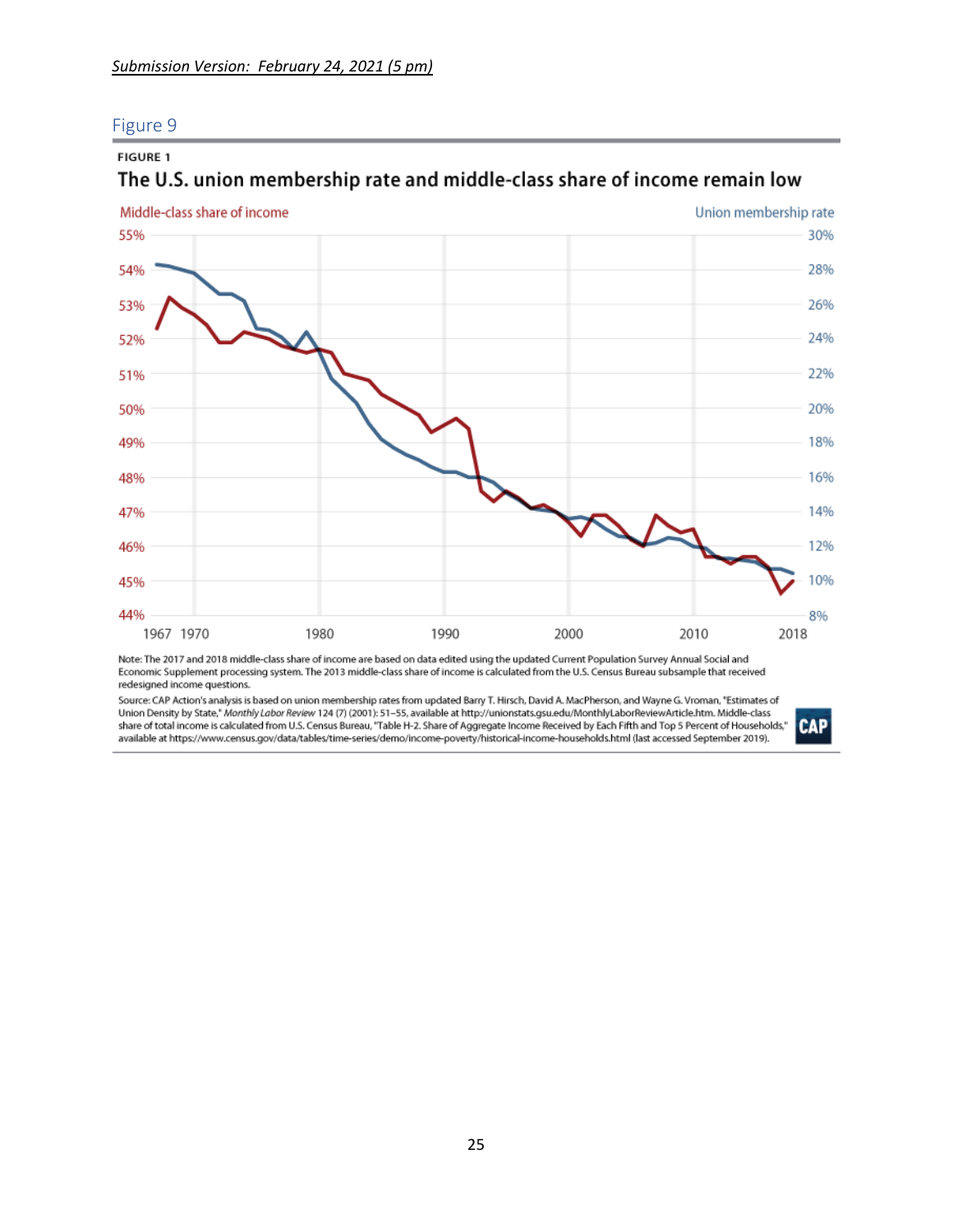# Endnotes

 $\overline{\phantom{a}}$ 

<sup>1</sup> This testimony reflects the views of the author and not necessarily those of CAP as an organization or colleagues. The author reserves the right to further edit and refine this testimony before final submission.

<sup>2</sup> Alexandra Thornton and Andy Green, "The SEC's Time to Act," (Washington: Center for American Progress, 2021), available a[t https://www.americanprogress.org/issues/economy/reports/2021/02/19/496015/secs-time-act/.](https://www.americanprogress.org/issues/economy/reports/2021/02/19/496015/secs-time-act/) 

<sup>3</sup> Tyler Gellasch and Lee Reiners, "From Laggard to Leader: Updating the Securities Regulatory Framework to Better Meet the Needs of Investors and Society" (Raleigh, NC: Duke Law Global Financial Markets Center, 2021) available a[t https://web.law.duke.edu/sites/default/files/centers/gfmc/From-Laggard-to-Leader.pdf.](https://web.law.duke.edu/sites/default/files/centers/gfmc/From-Laggard-to-Leader.pdf)

<sup>4</sup> Tyler Gellasch and Alexandra Thornton, "Modernizing the Social Contract for Investment Fiduciaries," (Washington: Center for American Progress, 2020) available at

[https://www.americanprogress.org/issues/economy/reports/2020/11/18/492982/modernizing-social-contract](https://www.americanprogress.org/issues/economy/reports/2020/11/18/492982/modernizing-social-contract-investment-fiduciaries/)[investment-fiduciaries/.](https://www.americanprogress.org/issues/economy/reports/2020/11/18/492982/modernizing-social-contract-investment-fiduciaries/)

<sup>5</sup> Green and Schwartz, "Corporate Long-Termism, Transparency and the Public Interest," *supra*.

<sup>6</sup> Kevin DeGood, "Climate Change and Municipal Finance," (Washington: Center for American Progress, 2020) available a[t https://www.americanprogress.org/issues/economy/reports/2020/05/06/484173/climate-change](https://www.americanprogress.org/issues/economy/reports/2020/05/06/484173/climate-change-municipal-finance/)[municipal-finance/.](https://www.americanprogress.org/issues/economy/reports/2020/05/06/484173/climate-change-municipal-finance/) 

[https://www.americanprogress.org/issues/economy/reports/2019/11/21/477190/climate-change-threatens](https://www.americanprogress.org/issues/economy/reports/2019/11/21/477190/climate-change-threatens-stability-financial-system/)[stability-financial-system/.](https://www.americanprogress.org/issues/economy/reports/2019/11/21/477190/climate-change-threatens-stability-financial-system/)

<sup>9</sup> See, generally, John Kostyack, Karen Torrent, and Laura Peterson, "Exposing a Ticking Time Bomb," (Washington: National Whistleblower Center, 2020) available at [https://www.whistleblowers.org/wp-](https://www.whistleblowers.org/wp-content/uploads/2020/07/NWC-Climate-Risk-Disclosure-Report.pdf)

[content/uploads/2020/07/NWC-Climate-Risk-Disclosure-Report.pdf.](https://www.whistleblowers.org/wp-content/uploads/2020/07/NWC-Climate-Risk-Disclosure-Report.pdf) 

<sup>10</sup> See, generally, Graham Steele, "A Regulatory Green Light: How Dodd-Frank Can Address Wall Street's Role in the Climate Crisis" (New York: Great Democracy Initiative, 2020) available at

[https://greatdemocracyinitiative.org/document/dodd-frank-and-the-climate-crisis/;](https://greatdemocracyinitiative.org/document/dodd-frank-and-the-climate-crisis/)

<sup>11</sup> Merkley and Levin, "The Dodd-Frank Act Restrictions on Proprietary Trading and Conflicts of Interest: New Tools to Address Evolving Threats," *supra*.

<sup>12</sup> Gregg Gelzinis, Michael Madowitz, and Divya Vijay, "The Fed's Oil and Gas Bailout Is a Mistake," (Washington: Center for American Progress, 2020) available at

[https://www.americanprogress.org/issues/economy/reports/2020/07/31/488320/feds-oil-gas-bailout-mistake/;](https://www.americanprogress.org/issues/economy/reports/2020/07/31/488320/feds-oil-gas-bailout-mistake/) see also Marc Jarsulic and Gregg Gelzinis, "Making the Fed Rescue Serve Everyone in the Aftermath of the Coronavirus Pandemic" (Washington: Center for American Progress, 2020) available at

[https://www.americanprogress.org/issues/economy/news/2020/05/14/484951/making-fed-rescue-serve](https://www.americanprogress.org/issues/economy/news/2020/05/14/484951/making-fed-rescue-serve-everyone-aftermath-coronavirus-pandemic/)[everyone-aftermath-coronavirus-pandemic/.](https://www.americanprogress.org/issues/economy/news/2020/05/14/484951/making-fed-rescue-serve-everyone-aftermath-coronavirus-pandemic/)

<sup>13</sup> Zoe Willingham and Michela Zonta, "A CRA To Meet the Climate Challenge," (Washington: Center for American Progress, 2020), available at

[https://www.americanprogress.org/issues/economy/reports/2020/12/17/493886/cra-meet-challenge-climate](https://www.americanprogress.org/issues/economy/reports/2020/12/17/493886/cra-meet-challenge-climate-change/)[change/.](https://www.americanprogress.org/issues/economy/reports/2020/12/17/493886/cra-meet-challenge-climate-change/)

<sup>14</sup> H.R.9059 (116<sup>th</sup> Cong.) "Climate Protection and Sustainable Communities Act," available at [https://www.congress.gov/bill/116th-congress/house-bill/9059?s=1&r=9.](https://www.congress.gov/bill/116th-congress/house-bill/9059?s=1&r=9) 

<sup>15</sup> Olugbenga Ajilore and Zoe Willingham, "The Path to Rural Resilience in America," (Washington: Center for American Progress, 2020) available at

[https://www.americanprogress.org/issues/economy/reports/2020/09/21/490411/path-rural-resilience-america/;](https://www.americanprogress.org/issues/economy/reports/2020/09/21/490411/path-rural-resilience-america/) Zoe Willingham, "Promoting Climate-Resilient Agricultural and Rural Credit," (Washington: Center for American Progress, 2020) available at

[https://www.americanprogress.org/issues/economy/reports/2021/01/14/494574/promoting-climate-resilient](https://www.americanprogress.org/issues/economy/reports/2021/01/14/494574/promoting-climate-resilient-agricultural-rural-credit/)[agricultural-rural-credit/;](https://www.americanprogress.org/issues/economy/reports/2021/01/14/494574/promoting-climate-resilient-agricultural-rural-credit/) Melissa Malkin-Weber, David Beck Brian Schneiderman, and Philip E. Otienoburu, "The Climate Imperative and Community Finance: Regulatory and Policy Tools to Drive a Just Response," (North Carolina: Self-Help Credit Union, 2021) available at [https://www.self-help.org/docs/default-source/PDFs/climate-](https://www.self-help.org/docs/default-source/PDFs/climate-imperative--final-release-2102021.pdf?sfvrsn=2)

<sup>7</sup> Ibid.

<sup>&</sup>lt;sup>8</sup> Gregg Gelzinis and Graham Steele, "Climate Change Threatens the Stability of the Financial System," (Washington: Center for American Progress, 2019), available at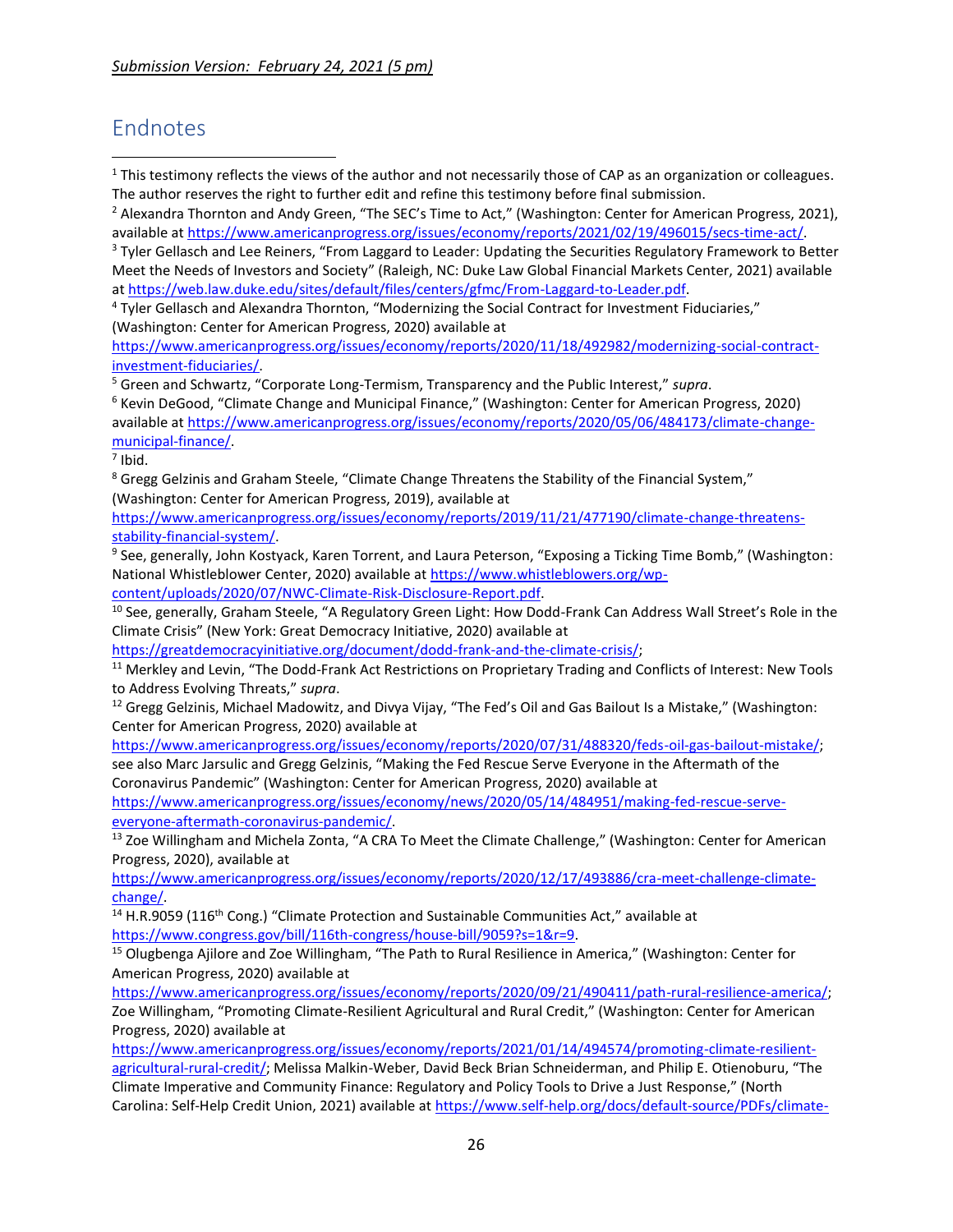[imperative--final-release-2102021.pdf?sfvrsn=2](https://www.self-help.org/docs/default-source/PDFs/climate-imperative--final-release-2102021.pdf?sfvrsn=2); Alexandra Thornton and Andy Green, "How Congress Can Help Small Businesses Weather the Coronavirus Pandemic," (Washington: Center for American Progress, 2020) available a[t https://www.americanprogress.org/issues/economy/news/2020/04/13/483067/congress-can-help-small](https://www.americanprogress.org/issues/economy/news/2020/04/13/483067/congress-can-help-small-businesses-weather-coronavirus-pandemic/)[businesses-weather-coronavirus-pandemic/](https://www.americanprogress.org/issues/economy/news/2020/04/13/483067/congress-can-help-small-businesses-weather-coronavirus-pandemic/) 

<sup>16</sup> Lindsay Owens, "Soaked: A Policy Agenda to Prepare for a Climate-Triggered Housing Crash" (New York: Great Democracy Initiative, 2020); see Michela Zonta, "Expanding the Supply of Affordable Housing for Low-Wage Workers," (Washington: Center for American Progress, 2020), available at

[https://www.americanprogress.org/issues/economy/reports/2020/08/10/488313/expanding-supply-affordable](https://www.americanprogress.org/issues/economy/reports/2020/08/10/488313/expanding-supply-affordable-housing-low-wage-workers/)[housing-low-wage-workers/](https://www.americanprogress.org/issues/economy/reports/2020/08/10/488313/expanding-supply-affordable-housing-low-wage-workers/); Michela Zonta, "Racial Disparities in Home Appreciation," (Washington: Center for American Progress, 2019) available at

[https://www.americanprogress.org/issues/economy/reports/2019/07/15/469838/racial-disparities-home](https://www.americanprogress.org/issues/economy/reports/2019/07/15/469838/racial-disparities-home-appreciation/)[appreciation/](https://www.americanprogress.org/issues/economy/reports/2019/07/15/469838/racial-disparities-home-appreciation/); Willingham and Zonta, "A CRA To Meet the Climate Challenge," *supra*.

<sup>17</sup> Zoe Willingham, "Promoting Climate-Resilient Agricultural and Rural Credit," *supra*.

<sup>18</sup> Christian Weller, "The Corporations Are Alright," *Forbes*, Jan. 18, 2021, available at

[https://www.forbes.com/sites/christianweller/2021/01/18/the-corporations-are-alright/?sh=21978e46323f.](https://www.forbes.com/sites/christianweller/2021/01/18/the-corporations-are-alright/?sh=21978e46323f) <sup>19</sup> U.S. Bureau of Labor Statistics, "Civilian labor force participation rate," available at

https://www.bls.gov/charts/employment-situation/civilian-labor-force-participation-rate.htm (accessed Feb. 2021).

<sup>20</sup> "Nonfarm business section: Labor share," FRED Economic Data, Federal Reserve Bank of St. Louis, available at <https://fred.stlouisfed.org/series/PRS85006173> (accessed Feb. 2021).

<sup>21</sup> Center for American Progress, "The Blueprint for the  $21^{st}$  Century," (Washington: Center for American Progress, 2018), available a[t https://www.americanprogress.org/issues/economy/reports/2018/05/14/450856/blueprint-](https://www.americanprogress.org/issues/economy/reports/2018/05/14/450856/blueprint-21st-century/)[21st-century/.](https://www.americanprogress.org/issues/economy/reports/2018/05/14/450856/blueprint-21st-century/) 

<sup>22</sup> See Center on Budget and Policy Priorities, "Policy Basics: Where Do Federal Tax Revenues Come From?" (Washington, 2020), available a[t https://www.cbpp.org/research/federal-tax/policy-basics-where-do-federal-tax](https://www.cbpp.org/research/federal-tax/policy-basics-where-do-federal-tax-revenues-come-from)[revenues-come-from.](https://www.cbpp.org/research/federal-tax/policy-basics-where-do-federal-tax-revenues-come-from)

<sup>23</sup> Ari Levy, Lorie Konish, "The five biggest tech companies now make up 17.5% of the S&P 500," *CNBC.com*, Jan. 28, 2020, available a[t https://www.cnbc.com/2020/01/28/sp-500-dominated-by-apple-microsoft-alphabet-amazon](https://www.cnbc.com/2020/01/28/sp-500-dominated-by-apple-microsoft-alphabet-amazon-facebook.html)[facebook.html;](https://www.cnbc.com/2020/01/28/sp-500-dominated-by-apple-microsoft-alphabet-amazon-facebook.html) see also Marc Jarsulic, Ethan Gurwitz, and Andrew Schwartz, "Towards a Robust Competition Policy," (Washington: Center for American Progress, 2019), available at

[https://www.americanprogress.org/issues/economy/reports/2019/04/03/467613/toward-robust-competition](https://www.americanprogress.org/issues/economy/reports/2019/04/03/467613/toward-robust-competition-policy/)[policy/.](https://www.americanprogress.org/issues/economy/reports/2019/04/03/467613/toward-robust-competition-policy/)

<sup>24</sup> See Angela Hanks, Danyelle Solomon, and Christian E. Weller, "Systematic Inequality," (Washington: Center for American Progress, 2018), available at

[https://www.americanprogress.org/issues/race/reports/2018/02/21/447051/systematic-inequality/;](https://www.americanprogress.org/issues/race/reports/2018/02/21/447051/systematic-inequality/) see Robin Bleiweis, "Quick Facts About the Gender Wage Gap," (Washington: Center for American Progress, 2020), available a[t https://www.americanprogress.org/issues/women/reports/2020/03/24/482141/quick-facts-gender-wage-gap/.](https://www.americanprogress.org/issues/women/reports/2020/03/24/482141/quick-facts-gender-wage-gap/)

<sup>25</sup> See John Podesta, et al., "A 100 Percent Clean Future," (Washington: Center for American Progress, 2019), available a[t https://www.americanprogress.org/issues/green/reports/2019/10/10/475605/100-percent-clean](https://www.americanprogress.org/issues/green/reports/2019/10/10/475605/100-percent-clean-future/)[future/.](https://www.americanprogress.org/issues/green/reports/2019/10/10/475605/100-percent-clean-future/)

<sup>26</sup> Ruth Igielnik, "70% of Americans say U.S. economic system unfairly favors the powerful," (Washington: Pew Research Center, 2020), available at [https://www.pewresearch.org/fact-tank/2020/01/09/70-of-americans-say-u](https://www.pewresearch.org/fact-tank/2020/01/09/70-of-americans-say-u-s-economic-system-unfairly-favors-the-powerful/)[s-economic-system-unfairly-favors-the-powerful/.](https://www.pewresearch.org/fact-tank/2020/01/09/70-of-americans-say-u-s-economic-system-unfairly-favors-the-powerful/)

<sup>27</sup> See Todd Frankel, "A majority of the people arrested for Capitol riot had a history of financial trouble," *The Washington Post*, February 10, 2021, available at [https://www.washingtonpost.com/business/2021/02/10/capitol](https://www.washingtonpost.com/business/2021/02/10/capitol-insurrectionists-jenna-ryan-financial-problems/)[insurrectionists-jenna-ryan-financial-problems/.](https://www.washingtonpost.com/business/2021/02/10/capitol-insurrectionists-jenna-ryan-financial-problems/)

<sup>28</sup> Andy Green, Christian E. Weller, and Malkie Wall, "Corporate Governance and Workers," (Washington: Center for American Progress, 2019), available at

[https://www.americanprogress.org/issues/economy/reports/2019/08/14/473095/corporate-governance](https://www.americanprogress.org/issues/economy/reports/2019/08/14/473095/corporate-governance-workers/)[workers/](https://www.americanprogress.org/issues/economy/reports/2019/08/14/473095/corporate-governance-workers/); see also Brian R. Cheffins, "Corporate Governance and Countervailing Power," *The Business Lawyer* (2018-19), available at [https://papers.ssrn.com/sol3/papers.cfm?abstract\\_id=3225801.](https://papers.ssrn.com/sol3/papers.cfm?abstract_id=3225801)

 $29$  David Madland and Malkie Wall, "The Middle Class Continues to Struggle as Union Density Remains Low," (Washington: Center for American Progress Action Fund, 2019), available at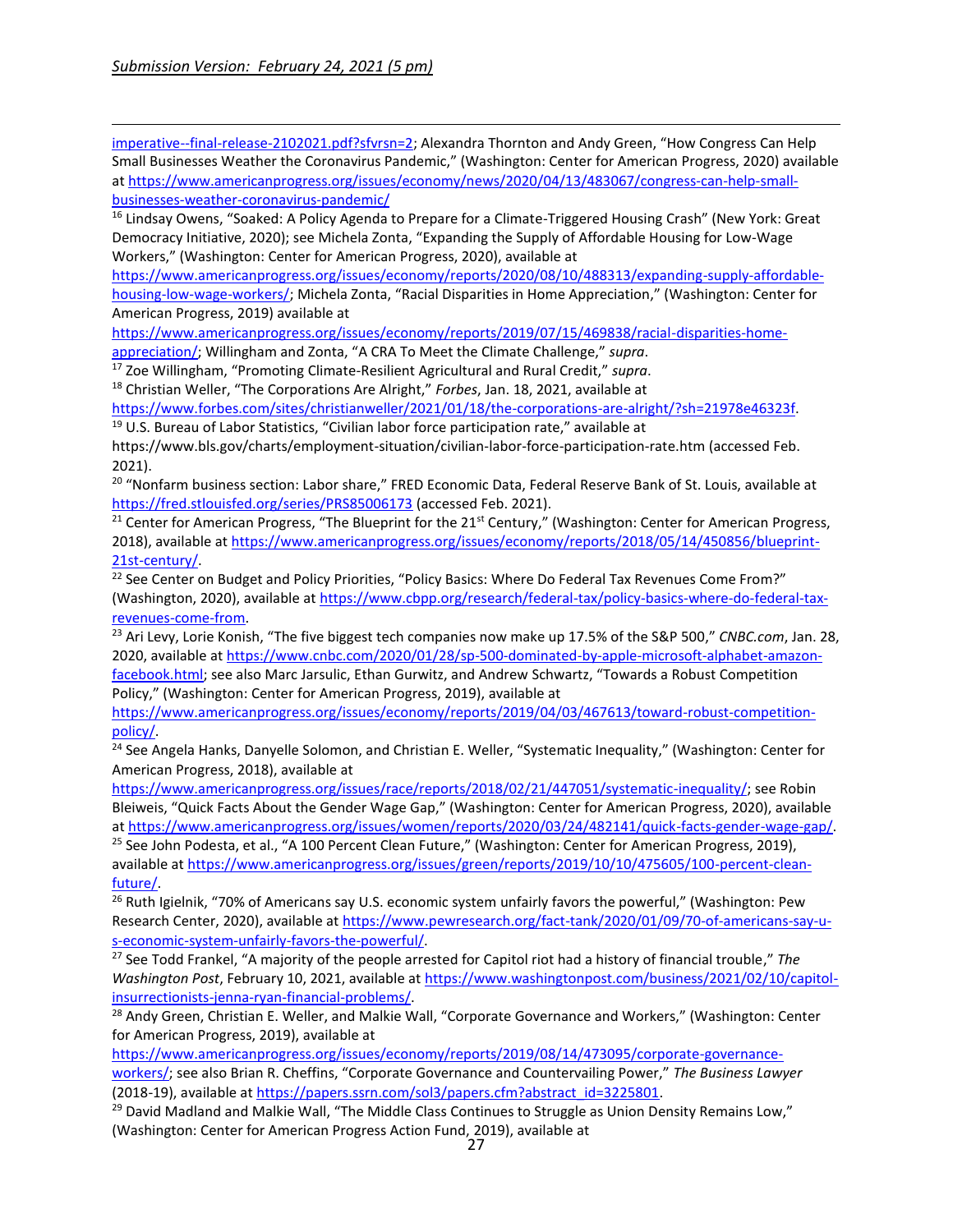[https://www.americanprogressaction.org/issues/economy/news/2019/09/10/175024/middle-class-continues](https://www.americanprogressaction.org/issues/economy/news/2019/09/10/175024/middle-class-continues-struggle-union-density-remains-low/)[struggle-union-density-remains-low/.](https://www.americanprogressaction.org/issues/economy/news/2019/09/10/175024/middle-class-continues-struggle-union-density-remains-low/)

<sup>30</sup> Marc Jarsulic, Brendan Duke, and Michael Madowitz, "Long-Termism or Lemons," (Washington: Center for American Progress, 2015), available at

[https://www.americanprogress.org/issues/economy/reports/2015/10/21/123717/long-termism-or-lemons/;](https://www.americanprogress.org/issues/economy/reports/2015/10/21/123717/long-termism-or-lemons/) Andy Green and Andrew Schwartz, "Corporate Long-Termism, Transparency, and the Public Interest," (Washington: Center for American Progress, 2018), available at

[https://www.americanprogress.org/issues/economy/reports/2018/10/02/458891/corporate-long-termism](https://www.americanprogress.org/issues/economy/reports/2018/10/02/458891/corporate-long-termism-transparency-public-interest/s)[transparency-public-interest/.](https://www.americanprogress.org/issues/economy/reports/2018/10/02/458891/corporate-long-termism-transparency-public-interest/s)

<sup>31</sup> Carmel Martin, Andy Green, and Brendan Duke, eds. "Raising Wages and Rebuilding Wealth," (Washington: Center for American Progress, 2016), available at

[https://www.americanprogress.org/issues/economy/reports/2016/09/08/143585/raising-wages-and-rebuilding](https://www.americanprogress.org/issues/economy/reports/2016/09/08/143585/raising-wages-and-rebuilding-wealth/)[wealth/.](https://www.americanprogress.org/issues/economy/reports/2016/09/08/143585/raising-wages-and-rebuilding-wealth/)

 $32$  lbid; see also CAP, Blueprint for the 21<sup>st</sup> Century; Green, Weller, and Wall, "Corporate Governance and Workers."

<sup>33</sup> Gregg Gelzinis et al, "The Importance of Dodd-Frank, in 6 Charts," (Washington: Center for American Progress, 2017), available a[t https://www.americanprogress.org/issues/economy/news/2017/03/27/429256/importance](https://www.americanprogress.org/issues/economy/news/2017/03/27/429256/importance-dodd-frank-6-charts/)[dodd-frank-6-charts/](https://www.americanprogress.org/issues/economy/news/2017/03/27/429256/importance-dodd-frank-6-charts/); Senator Jeff Merkley & Senator Carl Levin, "The Dodd-Frank Act Restrictions on Proprietary Trading and Conflicts of Interest: New Tools to Address Evolving Threats," Harvard Journal on Legislation, Vol. 48 No. 2 (2013), available a[t https://harvardjol.com/archive/volume-48-number-2/;](https://harvardjol.com/archive/volume-48-number-2/) U.S. Senate Permanent

Subcommittee on Investigations, "Wall Street and the Financial Crisis: Anatomy of a Financial Collapse," Majority and Minority Staff Report, April 13, 2011, available at

[https://www.hsgac.senate.gov/imo/media/doc/PSI%20REPORT%20-%20Wall%20Street%20&%20the%20Financial](https://www.hsgac.senate.gov/imo/media/doc/PSI%20REPORT%20-%20Wall%20Street%20&%20the%20Financial%20Crisis-Anatomy%20of%20a%20Financial%20Collapse%20(FINAL%205-10-11).pdf) [%20Crisis-Anatomy%20of%20a%20Financial%20Collapse%20\(FINAL%205-10-11\).pdf.](https://www.hsgac.senate.gov/imo/media/doc/PSI%20REPORT%20-%20Wall%20Street%20&%20the%20Financial%20Crisis-Anatomy%20of%20a%20Financial%20Collapse%20(FINAL%205-10-11).pdf) 

<sup>34</sup> See Council of Institutional Investors, Corporate Governance Policies 4 (updated Sept. 22, 2020), [https://www.cii.org/files/policies/09\\_22\\_20\\_corp\\_gov\\_policies.pdf.](https://www.cii.org/files/policies/09_22_20_corp_gov_policies.pdf)

<sup>35</sup> See Andy Green et al, "Letter to SEC on Corporate Transparency and Accountability and the Coronavirus Pandemic," *The FinReg Blog*, May 26, 2020, available at

https://sites.law.duke.edu/thefinregblog/2020/05/26/letter-to-sec-on-corporate-transparency-and-accountabilityand-the-coronavirus-pandemic/; see also Andy Green, "Could the SEC secretly abolish investors' right to sue?" *Marketwatch*, March 2, 2018, available a[t https://www.marketwatch.com/story/could-the-sec-secretly-abolish](https://www.marketwatch.com/story/could-the-sec-secretly-abolish-investors-right-to-sue-2018-03-02#false)[investors-right-to-sue-2018-03-02#false.](https://www.marketwatch.com/story/could-the-sec-secretly-abolish-investors-right-to-sue-2018-03-02#false)

<sup>36</sup> H.R. Rep. 73-85, at 3 (1933).

<sup>37</sup> SEC, What We Do, available at https://www.sec.gov/Article/whatwedo.html (as viewed Sept. 30, 2019) (subsequently removed).

<sup>38</sup> Council of Institutional Investors, Press Release, SEC Muzzles the Voice of Investors by Raising the Bar on Shareholder Proposals (Sept. 23, 2020)[, https://www.cii.org/sept23\\_sec\\_muzzles.](https://www.cii.org/sept23_sec_muzzles)

<sup>39</sup> This section is based upon Andy Green, Gregg Gelzinis, and Alexandra Thornton, "Financial Markets and Regulators Are Still in the Dark on Climate Change," (Washington: Center for American Progress, 2020), available at [https://www.americanprogress.org/issues/economy/reports/2020/06/29/486893/financial-markets-regulators](https://www.americanprogress.org/issues/economy/reports/2020/06/29/486893/financial-markets-regulators-still-dark-climate-change/)[still-dark-climate-change/.](https://www.americanprogress.org/issues/economy/reports/2020/06/29/486893/financial-markets-regulators-still-dark-climate-change/) Additional resources include: Climate-Related Subcommittee of the Market Risk Advisory Committee, Commodity Futures Trading Commission "Managing Climate Risk in the U.S. Financial System," (2020)[, https://www.cftc.gov/sites/default/files/2020-09/9-9-](https://www.cftc.gov/sites/default/files/2020-09/9-9-20%20Report%20of%20the%20Subcommittee%20on%20Climate-Related%20Market%20Risk%20-%20Managing%20Climate%20Risk%20in%20the%20U.S.%20Financial%20System%20for%20posting.pdf)

[20%20Report%20of%20the%20Subcommittee%20on%20Climate-](https://www.cftc.gov/sites/default/files/2020-09/9-9-20%20Report%20of%20the%20Subcommittee%20on%20Climate-Related%20Market%20Risk%20-%20Managing%20Climate%20Risk%20in%20the%20U.S.%20Financial%20System%20for%20posting.pdf)

[Related%20Market%20Risk%20-%20Managing%20Climate%20Risk%20in%20the%20U.S.%20Financial%20System%](https://www.cftc.gov/sites/default/files/2020-09/9-9-20%20Report%20of%20the%20Subcommittee%20on%20Climate-Related%20Market%20Risk%20-%20Managing%20Climate%20Risk%20in%20the%20U.S.%20Financial%20System%20for%20posting.pdf)

[20for%20posting.pdf;](https://www.cftc.gov/sites/default/files/2020-09/9-9-20%20Report%20of%20the%20Subcommittee%20on%20Climate-Related%20Market%20Risk%20-%20Managing%20Climate%20Risk%20in%20the%20U.S.%20Financial%20System%20for%20posting.pdf) Group of 30 Steering Committee and Working Group on Climate Change and Finance, "Mainstreaming the Transition to a Net Zero Economy" (Washington: Group of 30, 2020), available at [https://group30.org/images/uploads/publications/G30\\_Mainstreaming\\_the\\_Transition\\_to\\_a\\_Net-](https://group30.org/images/uploads/publications/G30_Mainstreaming_the_Transition_to_a_Net-Zero_Economy.pdf)

Zero Economy.pdf; Mark Carney, "The Road to Glasgow," (London: Bank of England, 2020), available at [https://www.bankofengland.co.uk/-/media/boe/files/speech/2020/the-road-to-glasgow-speech-by-mark](https://www.bankofengland.co.uk/-/media/boe/files/speech/2020/the-road-to-glasgow-speech-by-mark-carney.pdf?la=en&hash=DCA8689207770DCBBB179CBADBE3296F7982FDF5)[carney.pdf?la=en&hash=DCA8689207770DCBBB179CBADBE3296F7982FDF5](https://www.bankofengland.co.uk/-/media/boe/files/speech/2020/the-road-to-glasgow-speech-by-mark-carney.pdf?la=en&hash=DCA8689207770DCBBB179CBADBE3296F7982FDF5); Glenn D. Rudebusch, "Climate Change Is a Source of Financial Risk," (San Francisco: Federal Reserve Bank of San Francisco, 2021), available at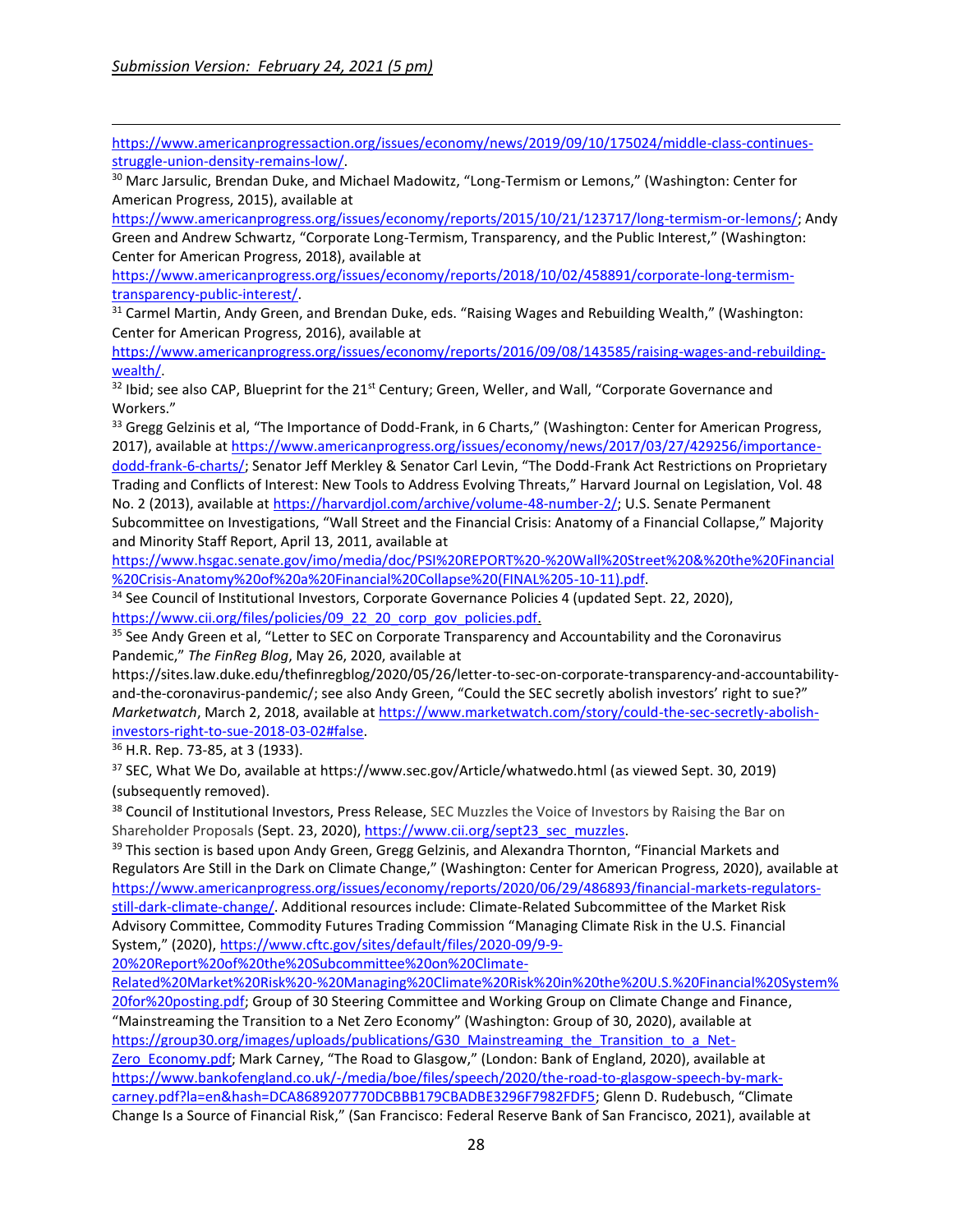[https://www.frbsf.org/economic-research/publications/economic-letter/2021/february/climate-change-is-source](https://www.frbsf.org/economic-research/publications/economic-letter/2021/february/climate-change-is-source-of-financial-risk/)[of-financial-risk/](https://www.frbsf.org/economic-research/publications/economic-letter/2021/february/climate-change-is-source-of-financial-risk/); Nahiomy Alvarez, Alessandro Cocco, Ketan B. Patel, "A New Framework for Assessing Climate Change Risk in Financial Markets," (Chicago: Federal Reserve Bank of Chicago, 2020) available at <https://www.chicagofed.org/publications/chicago-fed-letter/2020/448>; Climate Safe Lending Network, "Taking the Carbon Out of Credit," (London, 2020), available a[t https://www.climatesafelending.org/taking-the-carbon-out-of](https://www.climatesafelending.org/taking-the-carbon-out-of-credit)[credit](https://www.climatesafelending.org/taking-the-carbon-out-of-credit); Global Financial Markets Association and Boston Consulting Group, "Climate Finance Markets and the Real Economy," (Washington: SIFMA, 2020), available at [https://www.sifma.org/wp-content/uploads/2020/12/Climate-](https://www.sifma.org/wp-content/uploads/2020/12/Climate-Finance-Markets-and-the-Real-Economy.pdf)[Finance-Markets-and-the-Real-Economy.pdf.](https://www.sifma.org/wp-content/uploads/2020/12/Climate-Finance-Markets-and-the-Real-Economy.pdf)

<sup>40</sup> Willingham and Zonta, "A CRA To Meet the Climate Challenge," *supra*.

<sup>41</sup> Graham Steele, "Confronting the 'Climate Lehman Moment': The Case for Macroprudential Climate Regulation," 30 Cornell J.L.& Pub. Pol'y 109 (2020), available a[t https://ssrn.com/abstract=3542840;](https://ssrn.com/abstract=3542840) see also Graham Steele, "The New Money Trust: How Large Money Managers Control Our Economy and What We Can Do About It," (Washington: American Economic Liberties Project, 2020), available at [https://www.economicliberties.us/our](https://www.economicliberties.us/our-work/new-money-trust/)[work/new-money-trust/#.](https://www.economicliberties.us/our-work/new-money-trust/)

42 See, e.g., Lael Brainard, "The Role of Financial Institutions in Tackling the Challenges of Climate Change," (Washington: Federal Reserve Board, 2021), available at

<https://www.federalreserve.gov/newsevents/speech/brainard20210218a.htm>; Allison Lee, "Playing the Long Game: The Intersection of Climate Change Risk and Financial Regulation," (Washington: Securities and Exchange Commission, 2020) available a[t https://www.sec.gov/news/speech/lee-playing-long-game-110520;](https://www.sec.gov/news/speech/lee-playing-long-game-110520) Rostin Behnam, "Changing Weather Patterns: Risk Management for Certain Uncertain Change," (Washington: Commodity Futures Trading Commission, 2020) available at

<https://www.cftc.gov/PressRoom/SpeechesTestimony/opabehnam15>; J. Robert Brown, Jr., "It's Not What You Look at that Matters: It's What You See, Revealing ESG in Critical Audit Matters," (Washington: Public Company Accounting Oversight Board, 2020) available a[t https://pcaobus.org/news-events/speeches/speech-detail/it-s-not](https://pcaobus.org/news-events/speeches/speech-detail/it-s-not-what-you-look-at-that-matters-it-s-what-you-see-revealing-esg-in-critical-audit-matters)[what-you-look-at-that-matters-it-s-what-you-see-revealing-esg-in-critical-audit-matters.](https://pcaobus.org/news-events/speeches/speech-detail/it-s-not-what-you-look-at-that-matters-it-s-what-you-see-revealing-esg-in-critical-audit-matters)

43 See Gregg Gelzinis, "Bank Capital and the Coronavirus Crisis," (Washington: Center for American Progress, 2020), available a[t https://www.americanprogress.org/issues/economy/reports/2019/05/16/469931/tailoring-banking](https://www.americanprogress.org/issues/economy/reports/2019/05/16/469931/tailoring-banking-regulations-accelerate-next-crisis/)[regulations-accelerate-next-crisis/](https://www.americanprogress.org/issues/economy/reports/2019/05/16/469931/tailoring-banking-regulations-accelerate-next-crisis/); Gregg Gelzinis, "Tailoring Banking Regulations to Accelerate the Next Crisis," (Washington: Center for American Progress, 2019) available at

[https://www.americanprogress.org/issues/economy/reports/2019/05/16/469931/tailoring-banking-regulations](https://www.americanprogress.org/issues/economy/reports/2019/05/16/469931/tailoring-banking-regulations-accelerate-next-crisis/)[accelerate-next-crisis/.](https://www.americanprogress.org/issues/economy/reports/2019/05/16/469931/tailoring-banking-regulations-accelerate-next-crisis/)

<sup>44</sup> See IPCC, 2018: Summary for Policymakers. In: *Global Warming of 1.5°C. An IPCC Special Report on the impacts of global warming of 1.5°C above pre-industrial levels and related global greenhouse gas emission pathways, in the context of strengthening the global response to the threat of climate change, sustainable development, and efforts to eradicate poverty* [Masson-Delmotte, V., P. Zhai, H.-O. Pörtner, D. Roberts, J. Skea, P.R. Shukla, A. Pirani, W. Moufouma-Okia, C. Péan, R. Pidcock, S. Connors, J.B.R. Matthews, Y. Chen, X. Zhou, M.I. Gomis, E. Lonnoy, T. Maycock, M. Tignor, and T. Waterfield (eds.)], available at [https://www.ipcc.ch/sr15/chapter/spm/.](https://www.ipcc.ch/sr15/chapter/spm/)

<sup>45</sup> See Podesta et al, "A 100 Percent Clean Future," *supra*; Rainforest Action Network, "Banking on Climate Change: Fossil Fuel Finance Report 2020" (San Francisco: 2020), p. 3, available at

<https://www.ran.org/bankingonclimatechange2020/>; see also Tyler Gellasch and Andres Vinelli, "To address climate change, the SEC should require corporations to disclosure more information about their risks," *MarketWatch*, Feb. 8, 2021, available at [https://www.marketwatch.com/story/sec-must-force-corporations-to](https://www.marketwatch.com/story/sec-must-force-corporations-to-disclose-more-to-address-climate-change-11612754449)[disclose-more-to-address-climate-change-11612754449.](https://www.marketwatch.com/story/sec-must-force-corporations-to-disclose-more-to-address-climate-change-11612754449) 

<sup>46</sup> James Mitchell, "The Poseidon Principles: A Groundbreaking New Formula for Navigating Decarbonization," Rocky Mountain Institute, June 17, 2019, available at [https://rmi.org/the-poseidon-principles-a-groundbreaking](https://rmi.org/the-poseidon-principles-a-groundbreaking-new-formula-for-navigating-decarbonization/)[new-formula-for-navigating-decarbonization/.](https://rmi.org/the-poseidon-principles-a-groundbreaking-new-formula-for-navigating-decarbonization/)

<sup>47</sup> H.R.  $(117<sup>th</sup> Cong.)$ , "Climate Risk Disclosure Act," available for hearing consideration, and see H.R. 3623 (116<sup>th</sup>) Cong.[\) https://www.congress.gov/bill/116th-congress/house-bill/3623](https://www.congress.gov/bill/116th-congress/house-bill/3623) and S. 2075 (116<sup>th</sup> Cong.)

[https://www.congress.gov/bill/116th-congress/senate-bill/2075;](https://www.congress.gov/bill/116th-congress/senate-bill/2075) H.R. [117<sup>th</sup> Cong.), "Paris Climate Agreement Disclosure Act," available for hearing consideration.

<sup>48</sup> H.R. 5194 (116<sup>th</sup> Cong.), "Climate Change Financial Risk Act," available at [https://www.congress.gov/bill/116th](https://www.congress.gov/bill/116th-congress/house-bill/5194)[congress/house-bill/5194,](https://www.congress.gov/bill/116th-congress/house-bill/5194) S. 2903 [https://www.congress.gov/bill/116th-congress/senate-bill/2903;](https://www.congress.gov/bill/116th-congress/senate-bill/2903) S. 4835 (116th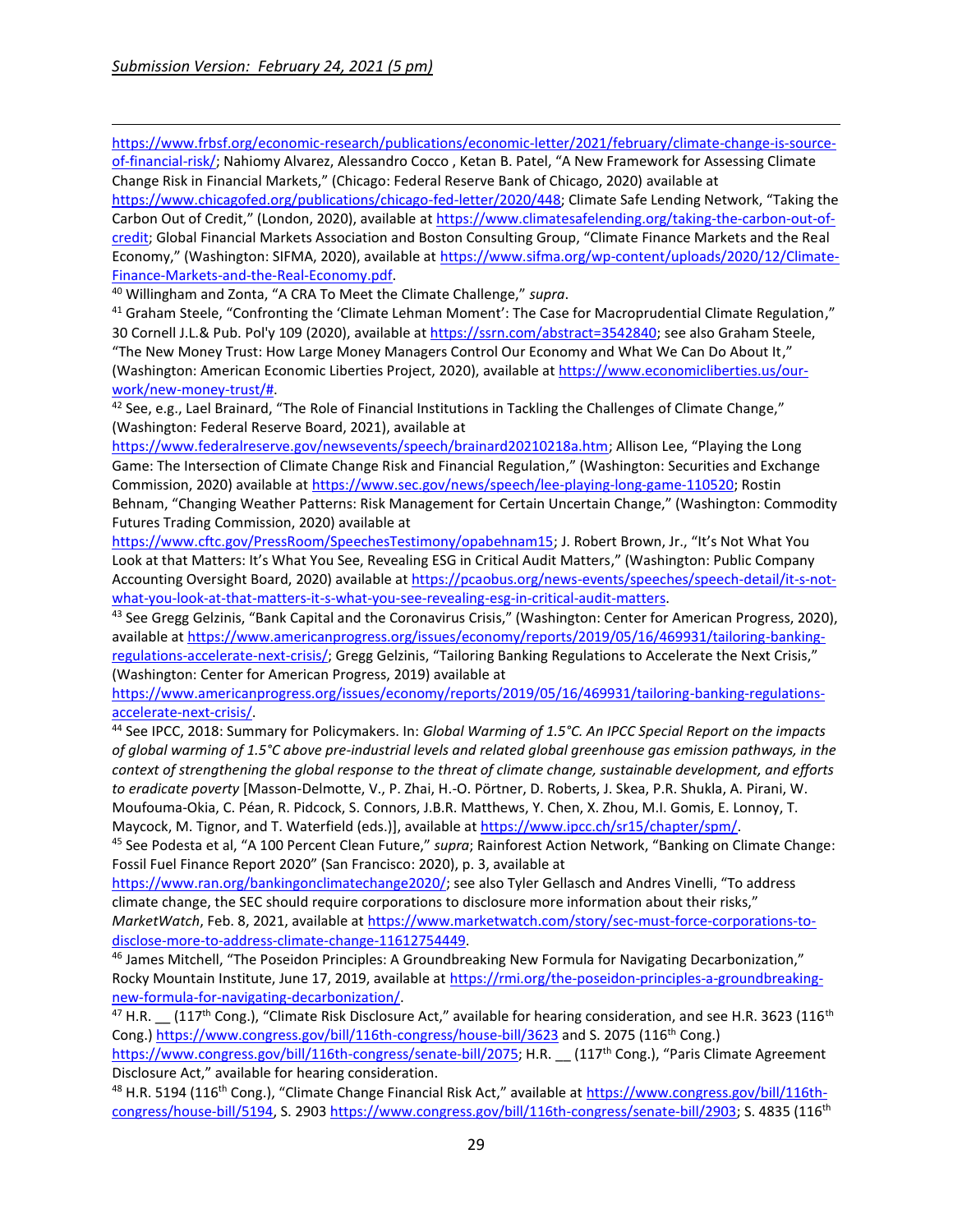Cong.), "Protecting America's Economy from the Carbon Bubble Act of 2020," available at [https://www.congress.gov/bill/116th-congress/senate-bill/4835.](https://www.congress.gov/bill/116th-congress/senate-bill/4835)

<sup>49</sup> See, e.g., Aimee Barnes, Angela Luh, and Matthew Gobin, "Mapping Environmental Justice in the Biden-Harris Administration," (Washington: Center for American Progress, 2021), available at

[https://www.americanprogress.org/issues/green/reports/2021/02/04/495397/mapping-environmental-justice](https://www.americanprogress.org/issues/green/reports/2021/02/04/495397/mapping-environmental-justice-biden-harris-administration/)[biden-harris-administration/](https://www.americanprogress.org/issues/green/reports/2021/02/04/495397/mapping-environmental-justice-biden-harris-administration/); Forest 500, "Time for change: delivering deforestation-free supply chains," (London: Global Canopy, 2021), available a[t https://forest500.org/publications/time-change-delivering-deforestation-free](https://forest500.org/publications/time-change-delivering-deforestation-free-supply-chains)[supply-chains;](https://forest500.org/publications/time-change-delivering-deforestation-free-supply-chains) see also, generally, Global Reporting Initiative and other private standard-setters.

<sup>50</sup> H.R. (117<sup>th</sup> Cong.), "ESG Disclosure Simplification Act," available for hearing consideration, see H.R. 4329 (116th Cong.), [https://www.congress.gov/bill/116th-congress/house-bill/4329.](https://www.congress.gov/bill/116th-congress/house-bill/4329) 

<sup>51</sup> Green, Weller, and Wall, "Corporate Governance and Workers," *supra*; see also John E. Schwarz, Harry M. Lasker, David Callahan & William C. Coleman, "How to End Wage Stagnation," *Democracy Journal*, Spring. No. 56 (2020), available at [https://democracyjournal.org/magazine/56/how-to-end-wage-stagnation/.](https://democracyjournal.org/magazine/56/how-to-end-wage-stagnation/)

<sup>52</sup> H.R.5930 (116<sup>th</sup> Cong.), "Workforce Investment Disclosure Act," available at

[https://www.congress.gov/bill/116th-congress/house-bill/5930/text,](https://www.congress.gov/bill/116th-congress/house-bill/5930/text) and S. 3361 (116<sup>th</sup> Cong.) [https://www.congress.gov/bill/116th-congress/senate-bill/3361;](https://www.congress.gov/bill/116th-congress/senate-bill/3361) H.R. \_\_ (117<sup>th</sup> Cong.), "Greater Accountability in Pay Act," see H.R. 4242 (116<sup>th</sup> Cong.)[, https://www.congress.gov/bill/116th-congress/house-bill/4242/text.](https://www.congress.gov/bill/116th-congress/house-bill/4242/text) 53 Majority Action and SEIU, "Equity in the Boardroom," (California: Majority Action, 2020), available at [https://www.majorityaction.us/racial-justice-report-2020.](https://www.majorityaction.us/racial-justice-report-2020)

<sup>54</sup> Alex Padilla, "Women on Boards: March 2020 Report" (Sacramento: California Secretary of State, 2020), available a[t https://bpd.cdn.sos.ca.gov/women-on-boards/WOB-Report-04.pdf](https://bpd.cdn.sos.ca.gov/women-on-boards/WOB-Report-04.pdf); see also Lily Jamali, "A Push To Get More Women On Corporate Boards Gains Momentum," NPR, March 5, 2020, available at [https://www.npr.org/2020/03/05/811192459/a-push-to-get-more-women-on-corporate-boards-gains](https://www.npr.org/2020/03/05/811192459/a-push-to-get-more-women-on-corporate-boards-gains-momentum)[momentum.](https://www.npr.org/2020/03/05/811192459/a-push-to-get-more-women-on-corporate-boards-gains-momentum)

55 "Bias Interrupters," Work-Life Law Center, U.C. Hastings College of the Law, available at <https://biasinterrupters.org/> (last accessed Feb. 2021).

<sup>56</sup> See Juli Adhikari and Jocelyn Frye, "Who We Measure Matters: Connecting the Dots Among Comprehensive Data Collection, Civil Rights Enforcement, and Equality," (Washington: Center for American Progress, 2020), available at [https://www.americanprogress.org/issues/women/news/2020/03/02/481102/measure-matters-connecting-dots](https://www.americanprogress.org/issues/women/news/2020/03/02/481102/measure-matters-connecting-dots-among-comprehensive-data-collection-civil-rights-enforcement-equality/)[among-comprehensive-data-collection-civil-rights-enforcement-equality/](https://www.americanprogress.org/issues/women/news/2020/03/02/481102/measure-matters-connecting-dots-among-comprehensive-data-collection-civil-rights-enforcement-equality/); Jocelyn Frye, "Why Pay Data Matter in the Fight For Equal Pay," (Washington: Center for American Progress, 2020), available at

[https://www.americanprogress.org/issues/women/reports/2020/03/02/480920/pay-data-matter-fight-equal](https://www.americanprogress.org/issues/women/reports/2020/03/02/480920/pay-data-matter-fight-equal-pay/)[pay/.](https://www.americanprogress.org/issues/women/reports/2020/03/02/480920/pay-data-matter-fight-equal-pay/)

<sup>57</sup> H.R. \_\_ (117<sup>th</sup> Cong.) "Improving Corporate Governance Through Diversity Act," available for hearing consideration; see also H.R. 1018 (116<sup>th</sup> Cong.) [https://www.congress.gov/bill/116th-congress/house-bill/1018,](https://www.congress.gov/bill/116th-congress/house-bill/1018) S. 360 (116th Cong.) [https://www.congress.gov/bill/116th-congress/senate-bill/360.](https://www.congress.gov/bill/116th-congress/senate-bill/360)

<sup>58</sup> See Green and Schwartz, "Corporate Long-Termism, Transparency and the Public Interest," *supra*.

<sup>59</sup> "A Taxing Problem for Investors: Shareholders Increasingly at Risk from Lack of Disclosure of Corporate Tax Practices," (Washington: FACT Coalition, 2016), available at [https://thefactcoalition.org/new-report-investors-at](https://thefactcoalition.org/new-report-investors-at-risk-by-lack-of-corporate-tax-disclosures/)[risk-by-lack-of-corporate-tax-disclosures/.](https://thefactcoalition.org/new-report-investors-at-risk-by-lack-of-corporate-tax-disclosures/)

<sup>60</sup> See Letter to Shayne Kuhaneck, Acting Technical Director, Financial Accounting Standards Board, from American Federation of Labor and Congress of Industrial Organizations (AFL-CIO) et al, May 31, 2019, available at [https://thefactcoalition.org/investors-representing-more-than-1-trillion-in-assets-under-management-sent-a](https://thefactcoalition.org/investors-representing-more-than-1-trillion-in-assets-under-management-sent-a-letter-to-fasb-supporting-country-by-country-reporting/)[letter-to-fasb-supporting-country-by-country-reporting/](https://thefactcoalition.org/investors-representing-more-than-1-trillion-in-assets-under-management-sent-a-letter-to-fasb-supporting-country-by-country-reporting/)

 $61$  Ibid.

 $62$  Christian Freymeyer, "Trending Toward Transparency" (Washington: FACT Coalition, 2019), available at [https://thefactcoalition.org/report/trending-toward-transparency/?utm\\_medium=policy](https://thefactcoalition.org/report/trending-toward-transparency/?utm_medium=policy-analysis%2Freports%2Ffact-reports)[analysis%2Freports%2Ffact-reports.](https://thefactcoalition.org/report/trending-toward-transparency/?utm_medium=policy-analysis%2Freports%2Ffact-reports) 

 $63$  H.R.  $\qquad$  (117<sup>th</sup> Cong.), "Disclosure of Tax Havens and Offshoring Act," available for hearing consideration, and see H.R. 5933 (116<sup>th</sup> Cong.)<https://www.congress.gov/bill/116th-congress/house-bill/5933> and S. 1609 (116<sup>th</sup>) Cong.[\) https://www.congress.gov/bill/116th-congress/senate-bill/1609.](https://www.congress.gov/bill/116th-congress/senate-bill/1609)

<sup>64</sup> "Knowing and Showing: Using U.S. Securities Laws to Compel Human Rights Disclosure," (Washington: International Corporate Accountability Roundtable, 2017), available at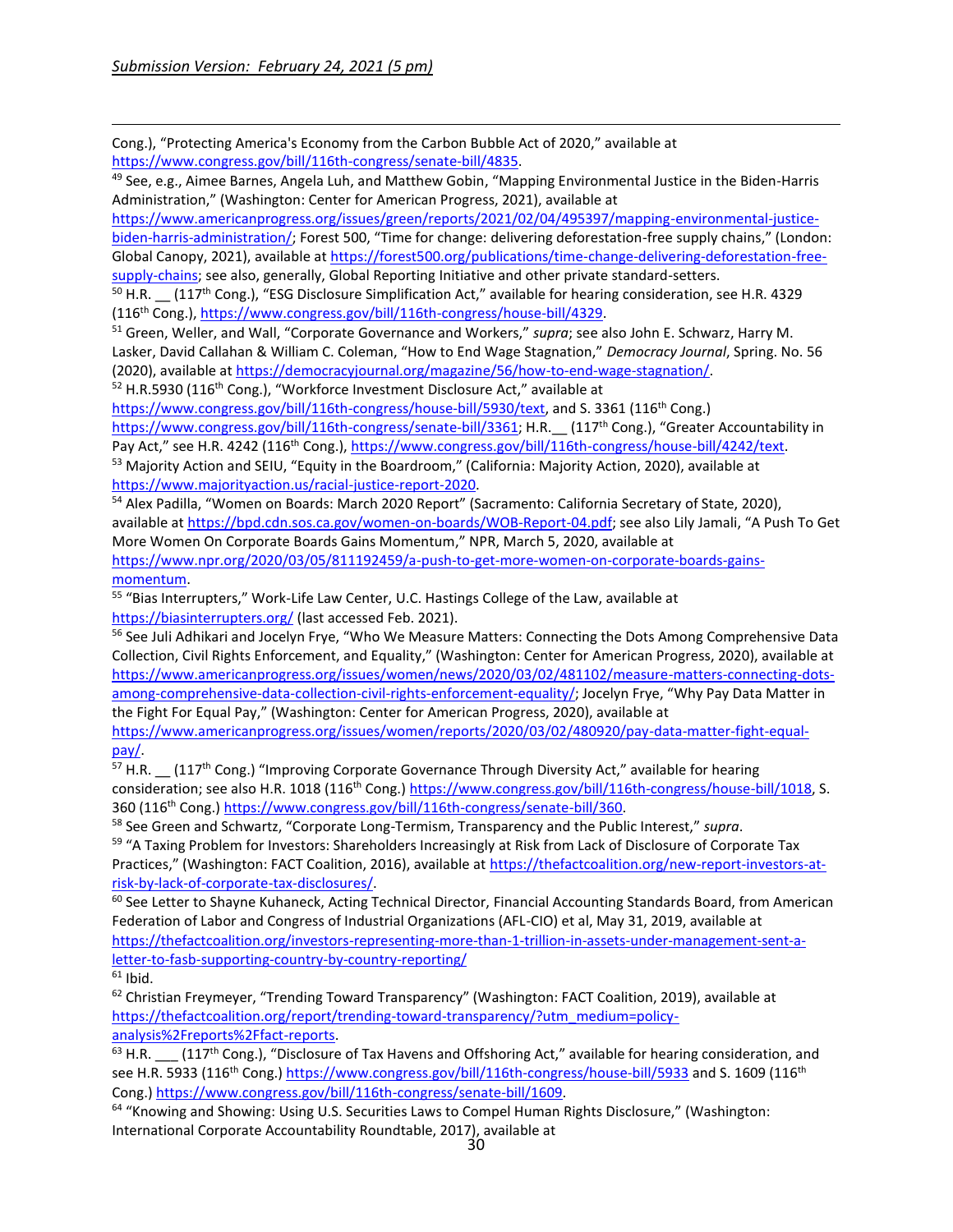[https://icar.squarespace.com/publications/2017/1/4/knowing-and-showing-using-us-securities-laws-to-compel](https://icar.squarespace.com/publications/2017/1/4/knowing-and-showing-using-us-securities-laws-to-compel-human-rights-disclosure)[human-rights-disclosure.](https://icar.squarespace.com/publications/2017/1/4/knowing-and-showing-using-us-securities-laws-to-compel-human-rights-disclosure) 

<sup>65</sup> See U.S. Customs and Border Patrol, "Forced Labor," available at [https://www.cbp.gov/trade/programs](https://www.cbp.gov/trade/programs-administration/forced-labor)[administration/forced-labor](https://www.cbp.gov/trade/programs-administration/forced-labor) (last accessed Feb. 2021).

<sup>66</sup> See "Landmark Agreements to Combat Gender-based Violence and Harassment in Lesotho's Garment Industry," (Washington: Worker Rights Consortium, 2019), available at

[https://www.workersrights.org/commentary/landmark-agreements-to-combat-gender-based-violence-and](https://www.workersrights.org/commentary/landmark-agreements-to-combat-gender-based-violence-and-harassment-in-lesothos-garment-industry/)[harassment-in-lesothos-garment-industry/](https://www.workersrights.org/commentary/landmark-agreements-to-combat-gender-based-violence-and-harassment-in-lesothos-garment-industry/); see also Trevor Sutton and Andy Green, "Adieu to Laissez-Faire Trade," *Democracy Journal*, Oct. 2020, available a[t https://democracyjournal.org/arguments/adieu-to-laissez-faire-trade/.](https://democracyjournal.org/arguments/adieu-to-laissez-faire-trade/)

 $67$  H.R.  $\_$  (117<sup>th</sup> Cong.) "Oil and Minerals Corruption Prevention Act," available for hearing consideration; see "ICAR welcomes the introduction of the Corporate Human Rights Risk Assessment, Prevention, and Mitigation Act of 2019," (Washington: International Corporate Accountability Roundtable, 2019), available at

[https://icar.ngo/icar-welcomes-the-introduction-of-the-corporate-human-rights-risk-assessment-prevention-and](https://icar.ngo/icar-welcomes-the-introduction-of-the-corporate-human-rights-risk-assessment-prevention-and-mitigation-act-of-2019/)[mitigation-act-of-2019/](https://icar.ngo/icar-welcomes-the-introduction-of-the-corporate-human-rights-risk-assessment-prevention-and-mitigation-act-of-2019/); see also Ropes & Gray, "ESG Legislation – Ten Bills for Public Companies to Watch in 2021," November 2020, available at [https://www.ropesgray.com/en/newsroom/alerts/2020/11/ESG-Legislation-](https://www.ropesgray.com/en/newsroom/alerts/2020/11/ESG-Legislation-Ten-Bills-for-Public-Companies-to-Watch-in-2021)[Ten-Bills-for-Public-Companies-to-Watch-in-2021.](https://www.ropesgray.com/en/newsroom/alerts/2020/11/ESG-Legislation-Ten-Bills-for-Public-Companies-to-Watch-in-2021)

<sup>68</sup> Council of Institutional Investors, Corporate Governance Policies § 2.14b (updated Sept. 22, 2020), [https://www.cii.org/files/policies/09\\_22\\_20\\_corp\\_gov\\_policies.pdf;](https://www.cii.org/files/policies/09_22_20_corp_gov_policies.pdf) Lisa Gilbert and Rachel Curley, "The Historic Campaign for Corporate Political Spending Disclosure," (Washington: Public Citizen, 2016), available at [https://www.citizen.org/wp-content/uploads/migration/corporate\\_political\\_spending\\_disclosure\\_report.pdf.](https://www.citizen.org/wp-content/uploads/migration/corporate_political_spending_disclosure_report.pdf)

<sup>69</sup> "Collision Course: The Risks Companies Face When Their Political Spending and Core Values Conflict and How To Address Them," (Washington: Center for Political Accountability, 2018), available at

<https://politicalaccountability.net/hifi/files/Collision-Course-Report.pdf>; see also "Conflicted Consequences," (Washington: Center for Political Accountability, 2020), available at

[https://politicalaccountability.net/hifi/files/Conflicted-Consequences.pdf.](https://politicalaccountability.net/hifi/files/Conflicted-Consequences.pdf)

<sup>70</sup> "2020 CPA-Zicklin Index of Corporate Political Disclosure and Accountability," (Washington: Center for Political Accountability, 2020), available at https://politicalaccountability.net/hifi/files/2020-CPA-Zicklin-Index.pdf. <sup>71</sup> Bruce Freed, "The CPA-Wharton Zicklin Model Code of Conduct," Harvard Law School Forum on Corporate Governance, Nov. 28, 2020, available at [https://corpgov.law.harvard.edu/2020/11/28/the-cpa-wharton-zicklin](https://corpgov.law.harvard.edu/2020/11/28/the-cpa-wharton-zicklin-model-code-of-conduct/)[model-code-of-conduct/.](https://corpgov.law.harvard.edu/2020/11/28/the-cpa-wharton-zicklin-model-code-of-conduct/)

 $72$  H.R.  $(117<sup>th</sup> Cong.)$  "Shareholder Political Transparency Act," available for hearing consideration; see also H.R. 5929 (116<sup>th</sup> Cong.) [https://www.congress.gov/bill/116th-congress/house-bill/5929/text.](https://www.congress.gov/bill/116th-congress/house-bill/5929/text)

 $73$  This section draws heavily from Green and Schwartz, "Corporate Long-Termism, Transparency and the Public Interest," *supra.*

<sup>74</sup> See, e.g., Cynthia A. Williams, Jill E. Fisch, and investors, "Petition to SEC for Rulemaking on Environmental, Social, and Governance (ESG) Disclosure," (October 2018), available at

[https://corpgov.law.harvard.edu/2018/10/09/petition-to-sec-for-rulemaking-on-environmental-social-and-](https://corpgov.law.harvard.edu/2018/10/09/petition-to-sec-for-rulemaking-on-environmental-social-and-governance-esg-disclosure/)

[governance-esg-disclosure/;](https://corpgov.law.harvard.edu/2018/10/09/petition-to-sec-for-rulemaking-on-environmental-social-and-governance-esg-disclosure/) "Recommendation from the Investor-as-Owner Subcommittee of the SEC Investor Advisory Committee Relating to ESG Disclosure," May 2020, available at [https://www.sec.gov/spotlight/investor](https://www.sec.gov/spotlight/investor-advisory-committee-2012/recommendation-of-the-investor-as-owner-subcommittee-on-esg-disclosure.pdf)[advisory-committee-2012/recommendation-of-the-investor-as-owner-subcommittee-on-esg-disclosure.pdf;](https://www.sec.gov/spotlight/investor-advisory-committee-2012/recommendation-of-the-investor-as-owner-subcommittee-on-esg-disclosure.pdf) U.S. Impact Investing Alliance, "Private Capital, Public Good," (New York: 2020), available at

<http://impinvalliance.org/privatecapital-publicgood>; Public Citizen et al, "Towards a Sustainable Economy," (2016), available a[t https://www.americanprogress.org/press/release/2016/09/20/144365/release-broad-coalition-calls](https://www.americanprogress.org/press/release/2016/09/20/144365/release-broad-coalition-calls-for-greater-disclosure-requirements-from-the-sec/)[for-greater-disclosure-requirements-from-the-sec/](https://www.americanprogress.org/press/release/2016/09/20/144365/release-broad-coalition-calls-for-greater-disclosure-requirements-from-the-sec/); Green and Schwartz, "Corporate Long-Termism, Transparency, and the Public Interest," *supra*.

<sup>75</sup> See CDP, CDSB, GRI, Integrated Reporting, and SASB, "Statement of Intent to Work Together Towards Comprehensive Corporate Reporting," (London: Impact Measurement Project et al (Facilitated), 2020), available at [https://29kjwb3armds2g3gi4lq2sx1-wpengine.netdna-ssl.com/wp-content/uploads/Statement-of-Intent-to-Work-](https://29kjwb3armds2g3gi4lq2sx1-wpengine.netdna-ssl.com/wp-content/uploads/Statement-of-Intent-to-Work-Together-Towards-Comprehensive-Corporate-Reporting.pdf)[Together-Towards-Comprehensive-Corporate-Reporting.pdf.](https://29kjwb3armds2g3gi4lq2sx1-wpengine.netdna-ssl.com/wp-content/uploads/Statement-of-Intent-to-Work-Together-Towards-Comprehensive-Corporate-Reporting.pdf)

<sup>76</sup> See, e.g., PRI, "Macro risks: Universal ownership," (London, 2017), available at

[https://www.unpri.org/sustainable-development-goals/the-sdgs-are-an-unavoidable-consideration-for-universal](https://www.unpri.org/sustainable-development-goals/the-sdgs-are-an-unavoidable-consideration-for-universal-owners/306.article)[owners/306.article.](https://www.unpri.org/sustainable-development-goals/the-sdgs-are-an-unavoidable-consideration-for-universal-owners/306.article)